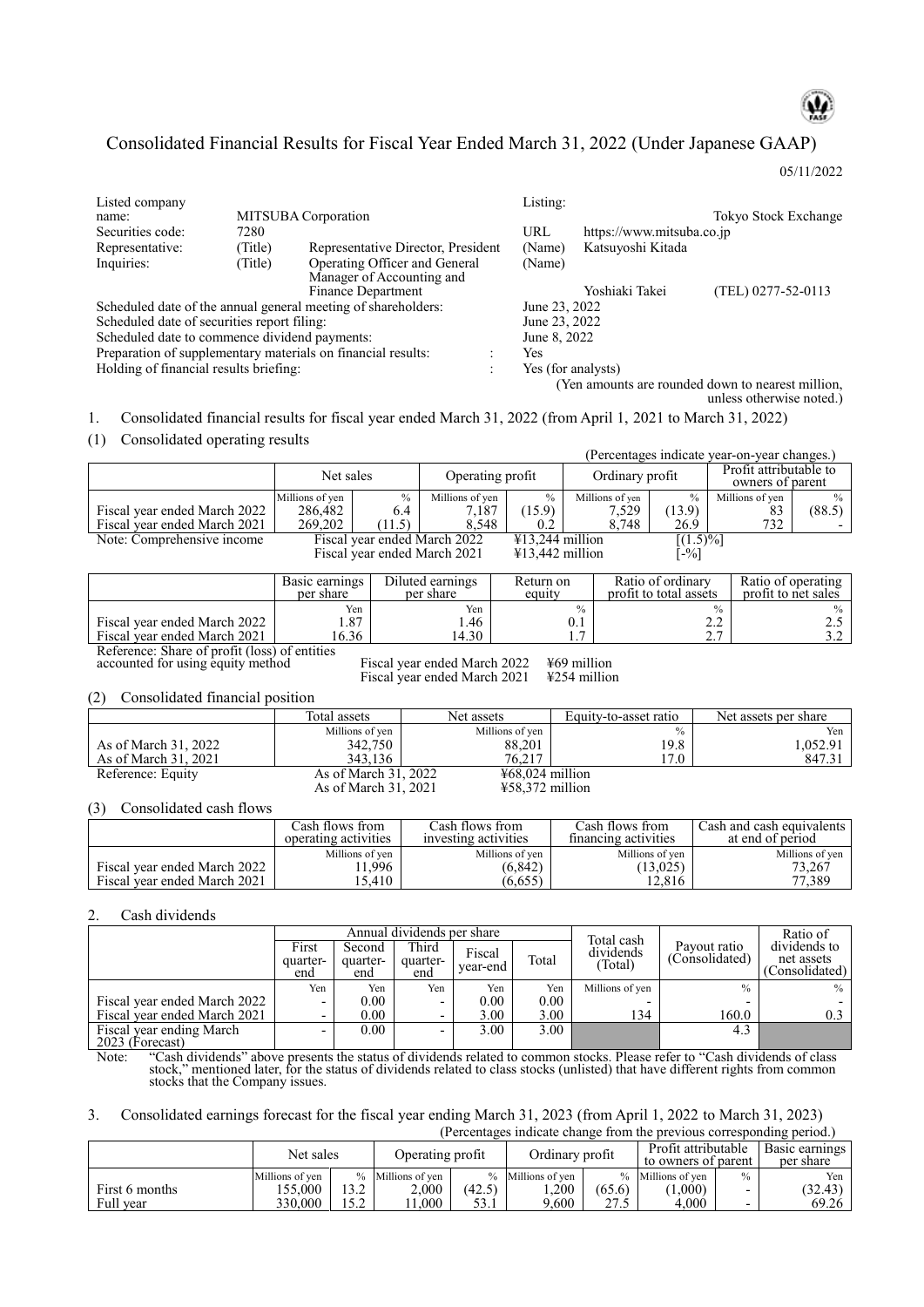- \* Notes
- (1) Changes in significant subsidiaries during the period (changes in specified subsidiaries resulting in the change in scope of consolidation) : None
- (2) Changes in accounting policies, changes in accounting estimates, and restatement

| Changes in accounting policies due to revisions to accounting standards and other |      |
|-----------------------------------------------------------------------------------|------|
| regulations                                                                       | Yes  |
| Changes in accounting policies due to other reasons                               | None |

- 3) Changes in accounting estimates : None
- 4) Restatement : None
- (3) Number of issued shares (common shares)
	- 1) Total number of issued shares at the end of the period (including treasury shares)
	- 2) Number of treasury shares at the end of the period
	- 3) Average number of shares outstanding during the period (quarterly total)

| e | As of March 31,   | 45,581,809 | As of March 31,   | 45,581,809 |
|---|-------------------|------------|-------------------|------------|
|   | 2022              | shares     | 2021              | shares     |
|   | As of March 31,   | 825,524    | As of March 31,   | 825,208    |
|   | 2022              | shares     | 2021              | shares     |
|   | Fiscal year ended | 44,756,405 | Fiscal year ended | 44,756,794 |
|   | March 2022        | shares     | March 2021        | shares     |

### [Reference] Overview of non-consolidated financial results

1. Non-consolidated financial results for the fiscal year ended March 31, 2022 (from April 1, 2021 to March 31, 2022)  $(1)$  Non-consolidated operating results

| (1) Non-consondated operating results |                 |        |                  |               |                 |       | refecentages indicate year-on-year changes.) |               |
|---------------------------------------|-----------------|--------|------------------|---------------|-----------------|-------|----------------------------------------------|---------------|
|                                       | Net sales       |        | Operating profit |               | Ordinary profit |       | Profit                                       |               |
|                                       | Millions of yen | $\%$   | Millions of yen  | $\frac{0}{0}$ | Millions of yen |       | Millions of yen                              | $\frac{0}{0}$ |
| Fiscal year ended March<br>2022       | 130.679         | 3.3    | 135              | -             | 2,387           | 302.5 | 2,768                                        |               |
| Fiscal year ended March<br>2021       | 126,525         | (11.8) | (562)            |               | 593             | 79.1) | (1,734)                                      |               |

|                         | Basic earnings per<br>share | Diluted earnings<br>per share |
|-------------------------|-----------------------------|-------------------------------|
|                         | Yen                         | Yen                           |
| Fiscal year ended March | 61.86                       | 48.09                         |
| 2022                    |                             |                               |
| Fiscal year ended March | (38.76)                     |                               |
| 021                     |                             |                               |

(2) Non-consolidated financial position

|                                 | Total assets                 | Net assets        | Equity-to-asset ratio | Net assets per share |
|---------------------------------|------------------------------|-------------------|-----------------------|----------------------|
|                                 | Millions of yen              | Millions of yen   | $\frac{0}{0}$         | Yen                  |
| Fiscal year ended March<br>2022 | 236,069                      | 42,320            | 17.9                  | 478.60               |
| Fiscal year ended March<br>2021 | 245,512                      | 40,507            | 16.5                  | 448.16               |
| Reference: Equity               | Fiscal year ended March 2022 | $442,320$ million |                       |                      |

Fiscal year ended March 2021 ¥40,507 million

\* Financial results reports are exempt from audits conducted by certified public accountants or an audit corporation.

Proper use of earnings forecasts, and other special matters

Earnings forecasts and other forward-looking statements in this report are based on information currently available to the Company and certain assumptions that the Company deems reasonable. Therefore, actual results and others may differ materially due to a variety of factors.

Please refer to "(4) Future Outlook in 1. Overview of Operating Results" on page 3 of the attachment material for cautionary notes regarding underlying assumptions for and the use of earnings forecasts.

## (How to access the supplementary materials on financial results)

The Company plans to hold an online financial results briefing on May 20, 2022. The materials on financial results to be used at this briefing are scheduled to be posted on the Company's website.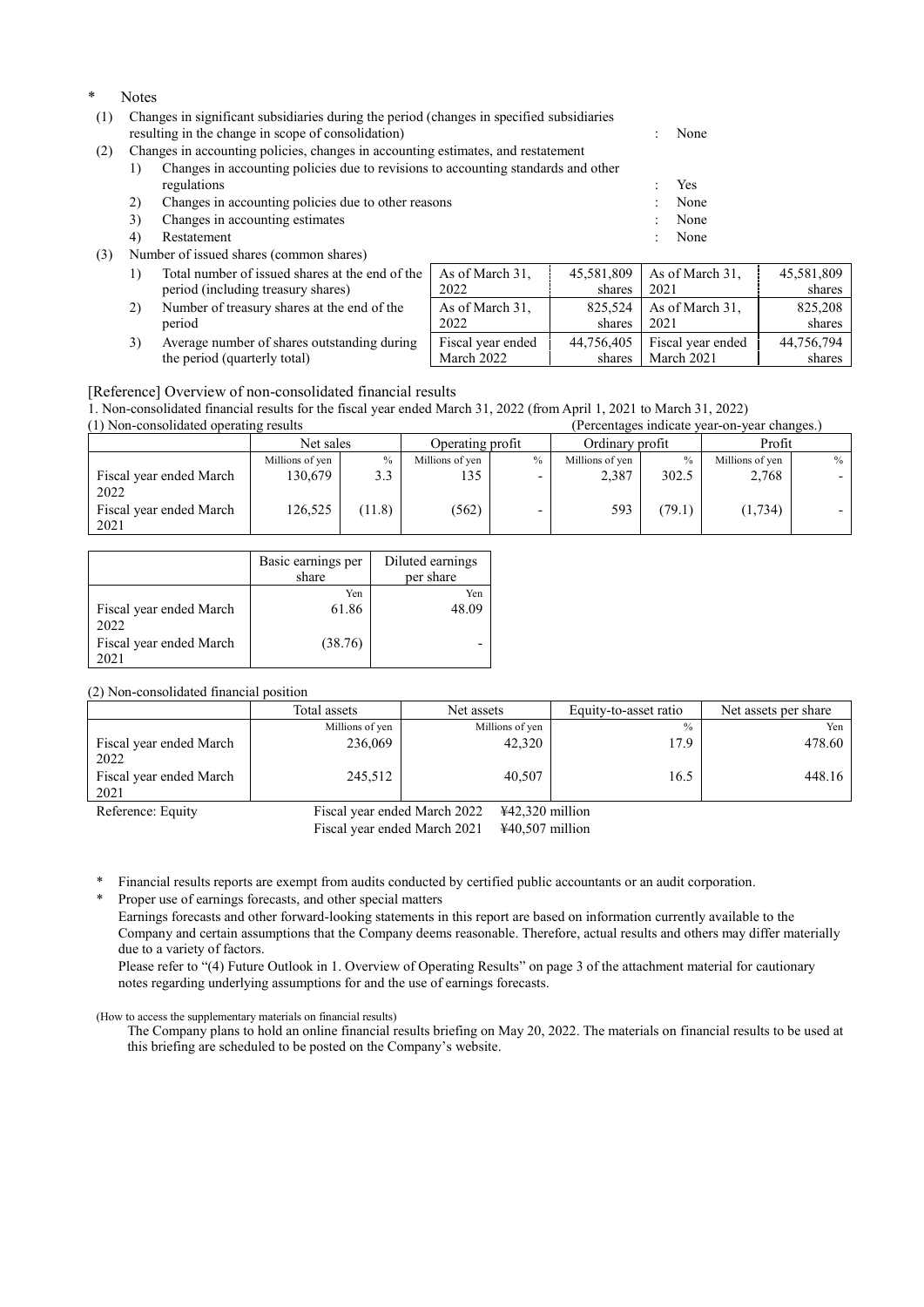## Cash dividends of class stock

The following is the breakdown of dividends per share related to class stocks that have different rights from common stocks.

|                          |                   | Annual dividends per share |                   |                 |           |  |  |  |  |
|--------------------------|-------------------|----------------------------|-------------------|-----------------|-----------|--|--|--|--|
|                          | First quarter-end | Second quarter-end         | Third quarter-end | Fiscal year-end | Total     |  |  |  |  |
| Class A stock            | Yen               | Yen                        | Yen               | Yen             | Yen       |  |  |  |  |
| Fiscal year ended March  |                   | 0.00                       | -                 |                 |           |  |  |  |  |
| 2021                     |                   |                            |                   | 30,000.00       | 30,000.00 |  |  |  |  |
| Fiscal year ended March  |                   | 0.00                       | -                 |                 |           |  |  |  |  |
| 2022                     |                   |                            |                   | 60,085.90       | 60,085.90 |  |  |  |  |
| Fiscal year ending March |                   | 0.00                       | -                 |                 |           |  |  |  |  |
| 2023 (Forecast)          |                   |                            |                   | 60,000.00       | 60,000.00 |  |  |  |  |

Note: The dividends for the fiscal year ended March 2022 will be paid out from capital surplus. For details, please refer to "Breakdown of dividends to be paid out from capital surplus" mentioned later.

# Breakdown of dividends to be paid out from capital surplus

The following is a breakdown of dividends for the fiscal year ended March 2022 that will be paid out from capital surplus.

| Record date                                                                                                                                                                                                                                                                                                                        | Fiscal year-end                           | Total           |
|------------------------------------------------------------------------------------------------------------------------------------------------------------------------------------------------------------------------------------------------------------------------------------------------------------------------------------|-------------------------------------------|-----------------|
| Dividend per share                                                                                                                                                                                                                                                                                                                 | $60,085.90$ yen                           | $60,085.90$ yen |
| Total dividends                                                                                                                                                                                                                                                                                                                    | 901 million yen                           | 901 million yen |
| $\mathbb{R}$ $\mathbb{R}$ $\mathbb{R}$ $\mathbb{R}$ $\mathbb{R}$ $\mathbb{R}$ $\mathbb{R}$ $\mathbb{R}$ $\mathbb{R}$ $\mathbb{R}$ $\mathbb{R}$ $\mathbb{R}$ $\mathbb{R}$ $\mathbb{R}$ $\mathbb{R}$ $\mathbb{R}$ $\mathbb{R}$ $\mathbb{R}$ $\mathbb{R}$ $\mathbb{R}$ $\mathbb{R}$ $\mathbb{R}$ $\mathbb{R}$ $\mathbb{R}$ $\mathbb{$ | $\sim$ $\sim$ $\sim$ $\sim$ $\sim$ $\sim$ |                 |

Note: Ratio of decrease of net assets: 0.022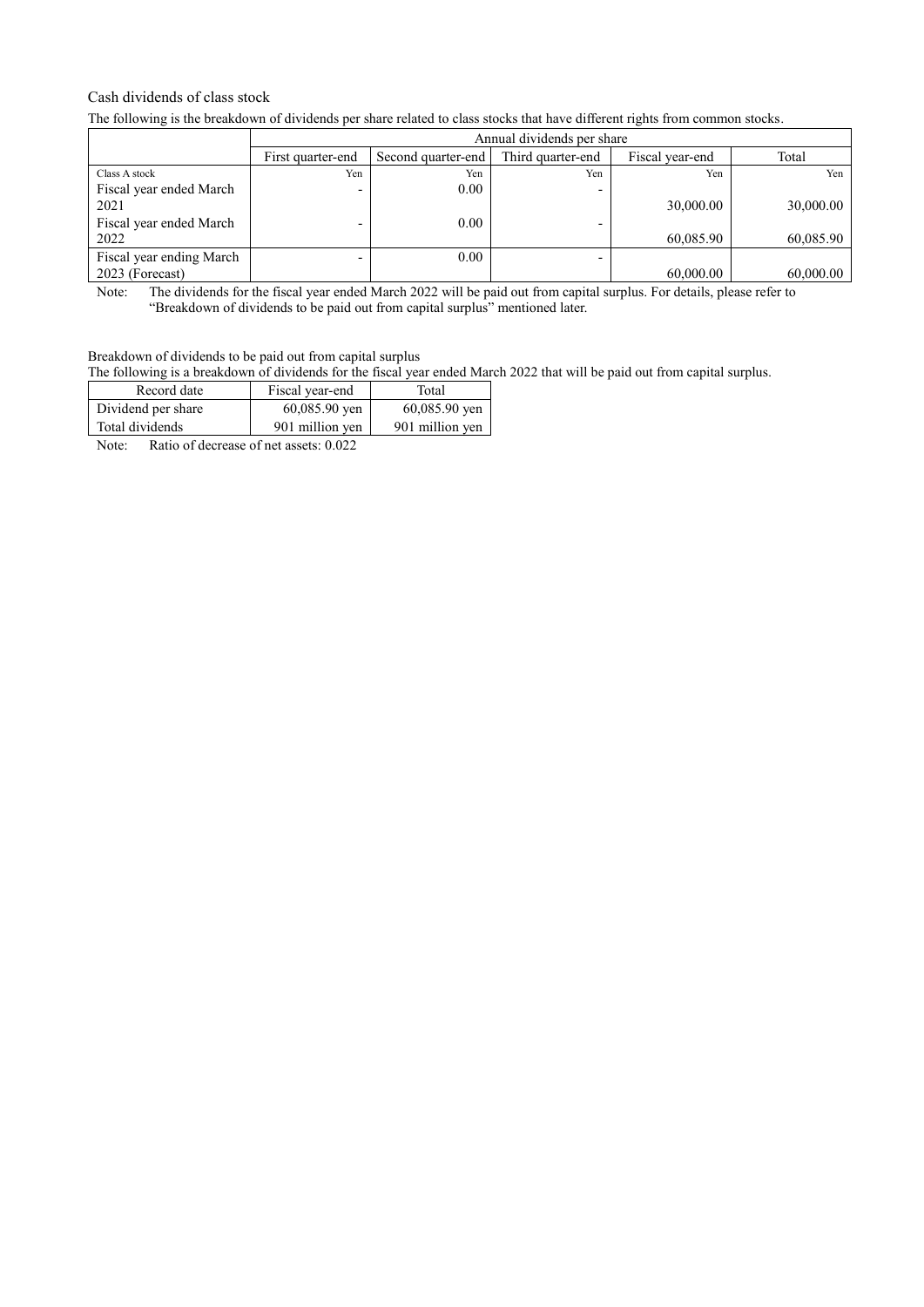# o Table of Contents of Attachments

| (5) Basic Policy concerning the Allocation of Profits and Dividends for Fiscal Year under Review and Next |  |
|-----------------------------------------------------------------------------------------------------------|--|
|                                                                                                           |  |
|                                                                                                           |  |
|                                                                                                           |  |
|                                                                                                           |  |
|                                                                                                           |  |
|                                                                                                           |  |
|                                                                                                           |  |
|                                                                                                           |  |
|                                                                                                           |  |
|                                                                                                           |  |
|                                                                                                           |  |
|                                                                                                           |  |
|                                                                                                           |  |
|                                                                                                           |  |
|                                                                                                           |  |
|                                                                                                           |  |
|                                                                                                           |  |
|                                                                                                           |  |
| (1)                                                                                                       |  |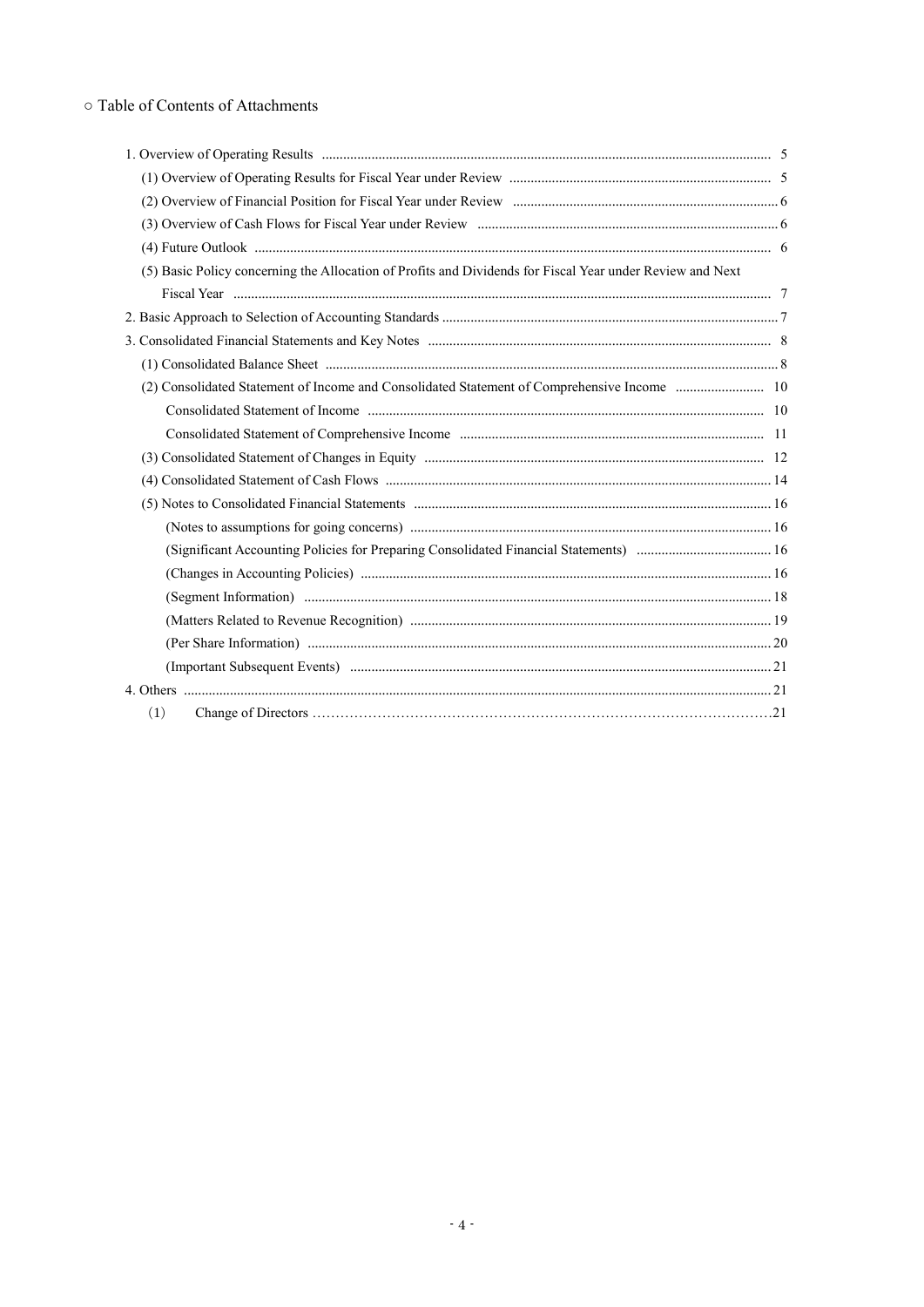## 1. Overview of Operating Results

### (1) Overview of Operating Results for Fiscal Year under Review

In the consolidated fiscal year under review, the global economy saw the easing of various restrictions and regulations against the spread of COVID-19. In the US and Europe, the economic conditions have picked up with consumption and capital investment increasing moderately. In Asia as well, there are signs of improvement, but the economic recovery has slowed down in China. In Japan, consumption and corporate earnings have started reviving, and economic and social activities are expected to return to normal down the road.

However, the outlook for the global economy is uncertain mainly due to surging prices of crude oil, natural gas and other natural resources, and the impact of economic sanctions that Western countries imposed on Russia with the Russian invasion of Ukraine since the end of the fiscal year under review.

In the automotive industry, the number of four-wheeled vehicles sold globally was 81,306 thousand units in calendar year 2021 (up 4.6% year on year). The U.S. continues to be affected by supply shortages of semiconductors, but has recovered from the impact of COVID-19 infections that spread last year. The number of cars sold there reached 15,079 thousand units in the calendar year (up 3.4% from the previous year), the first year-on-year increase in three years. Europe has recovered from the impact of COVID-19 infections that spread last year. The number of cars sold there reached 11,775 thousand units in the calendar year (up 1.8% from the previous year), the first year-on-year increase in two years. China has recovered from the impact of COVID-19 infections that spread last year. The number of cars sold there reached 26,275 thousand units in the calendar year (up 3.8% from the previous year), the first year-on-year increase in four years. In Japan, the number of cars sold was 4,216 thousand units in FY2021 (down 9.5% from the previous fiscal year), posting a year-on-year decrease for three consecutive years. The number of registrations was 2,661 thousand units (down 8.2% year on year), a year-on-year decrease for five consecutive years. Registrations of mini cars was 1,555 thousand units (down 11.5% year on year), a year-on-year decrease for three consecutive years.

On the other hand, global sales of two-wheeled vehicles was 14,470 thousand units in the calendar year (up 3.7% from the previous year), the first year-on-year increase in three years. The increase was a rebound from a sales decline in India, the largest market, caused by COVID-19 infections that spread last year. Indonesia has recovered from the impact of COVID-19 infections that spread last year. The number sold there reached 5,139 thousand units in the calendar year (up 37.3% from the previous year), the first year-on-year increase in three years.

In Japan, the number sold was 379 thousand units in the calendar year (up 16.2% from the previous year), the first year-onyear increase in eight years. The increase was due to a rise in motorcycle type 1 (50cc or less), motorcycle type 2 (125cc or less) and small-size motorcycle (over 250cc) despite a decline in mini-size motorcycles (250cc or less).

Under these circumstances, the Group has steadily pursued the key policies in its 12th midterm management plan (from FY2020 to FY2024): "Business restructuring," "Reinforcement of corporate structure," and "Measures aimed at next-generation businesses." During the consolidated fiscal year under review, the Company decided to withdraw from the four-wheeled car lamp business as part of the selection and concentration of businesses and closed down the Niigata Plant for the purpose of optimizing its production system. Moreover, the Company decided to relocate the Yokohama R&D Center with the aim of realizing the most effective organization and sold the real property of the center. The Company continues to hold down capital investment and cut expenses on a global basis, and strives to reinforce its corporate structure through measures including the disposal of shares held strategically from the viewpoint of improving assets efficiency.

As a result, consolidated financial results for the consolidated fiscal year under review are as follows: Consolidated net sales increased from the previous year to 286,482 million yen (up 6.4% year on year) mainly due to the lessening impact of COVID-19 infections and an ease in production cutbacks of auto manufacturers caused by supply shortages of semiconductors. However, consolidated operating profit and ordinary profit decreased from the previous year to 7,187 million yen (down 15.9% year on year) and 7,529 million yen (down 13.9% year on year), respectively, primarily because of a rise in materials costs resulting from surging prices of raw materials and an increase in distribution costs caused by disruption in the logistics network. Profit attributable to owners of parent was 83 million yen (down 88.5% year on year) mainly due to the recording of 1,586 million yen, which was expenses incurred in connection with infection prevention measures and lockdowns in Asia, in loss on disaster as well as the posting of provision for business restructuring of 1,420 million yen in extraordinary losses.

Operating results by business segment are presented as follows.

In the Transportation equipment-related operations, although net sales increased year on year to 268,177 million yen (up 7.3% from the previous year), as mentioned before, segment profit decreased from the previous year to 5,405 million yen (down 20.7% year on year) due to a combination of cost-increasing factors.

In the Information service operations, net sales decreased year on year to 15,501 million yen (down 6.8% year on year) mainly due to the postponement of introduction of IT systems by delayed procurement of hardware, resulting from semiconductor shortages in the social and industrial business segment, although sales of IT systems for municipalities in the public works segment remained steady. However, segment profit was 1,426 million yen (down 0.4% year on year), maintaining the level of the previous year primarily due to the effect of expense reduction.

In Other operations, net sales were 6,678 million yen (up 5.6% year on year), and segment profit was 346 million yen (up 19.5% year on year) as products for cars and motorcycles remained strong.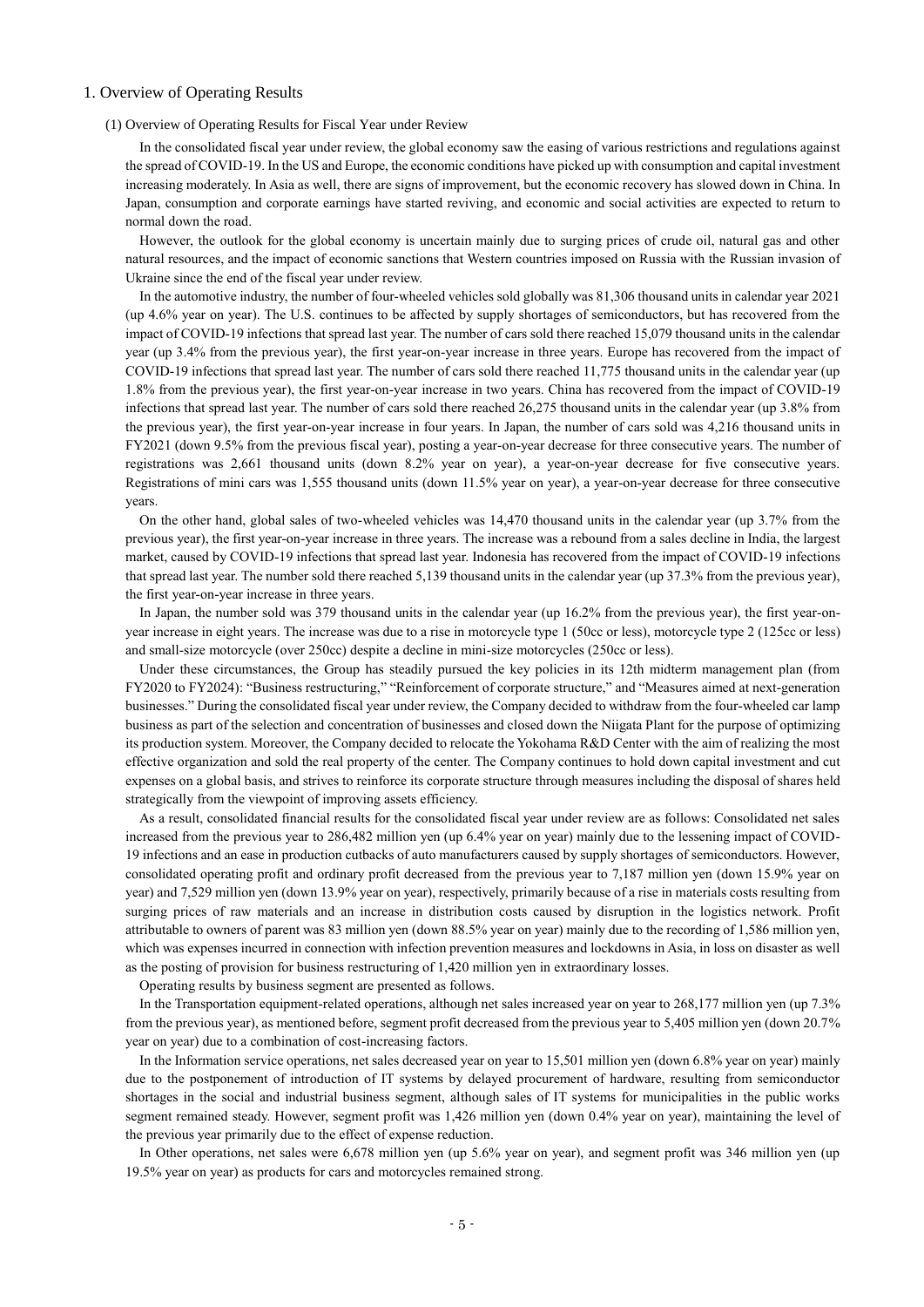## (2) Overview of Financial Position for Fiscal Year under Review

At the end of the consolidated fiscal year under review, total assets were 342,750 million yen (343,136 million yen at the end of the previous consolidated fiscal year), down 386 million yen year on year. Current assets increased by 3,967 million yen to 206,711 million yen, and non-current assets decreased by 4,353 million yen to 136,038 million yen.

The main reasons for the increase in current assets were an increase of 1,161 million yen in merchandise and finished goods, an increase of 332 million yen in work in process, and an increase of 6,354 million yen in raw materials and supplies despite a decrease of 4,191 million yen in cash and deposits.

The decrease in non-current assets was mainly caused by a decrease of 3,389 million yen in machinery, equipment and vehicles and a decrease of 2,238 million yen in investment securities.

At the end of the consolidated fiscal year under review, total liabilities were 254,549 million yen (266,919 million yen at the end of the previous consolidated fiscal year), down 12,370 million yen year on year. Current liabilities decreased by 21,667 million yen to 115,447 million yen, and non-current liabilities increased by 9,297 million yen to 139,101 million yen.

The decrease in current liabilities was mainly caused by a decrease of 2,426 million yen in notes and accounts payable - trade and a decrease of 18,029 million yen in short-term borrowings. The main reason for the increase in non-current liabilities was an increase of 9,675 million yen in long-term borrowings.

At the end of the consolidated fiscal year under review, net assets totaled 88,201 million yen (76,217 million yen at the end of the previous consolidated fiscal year), up 11,983 million yen year on year. The main reason was an increase of 11,243 million yen in foreign currency translation adjustment.

### (3) Overview of Cash Flows for Fiscal Year under Review

Cash and cash equivalents on a consolidated basis (hereinafter referred to as "Cash") for the consolidated fiscal year under review were 73,267 million yen at the end of the consolidated fiscal year under review, a decrease of 4,121 million yen from the end of the previous consolidated fiscal year.

Free cash flows for the consolidated fiscal year under review was a negative 441 million yen (a positive 7,151 million yen in the previous fiscal year).

#### (Cash flows from operating activities)

Cash provided by operating activities was 11,996 million yen (down 22.2% year on year). The main reasons are profit before income taxes of 4,898 million yen and a decrease of 4,855 million yen in trade receivables.

### (Cash flows from investing activities)

Cash used by investing activities was 6,842 million yen (6,655 million yen for the previous fiscal year). This was caused mainly by purchase of property, plant and equipment.

### (Cash flows from financing activities)

Cash used by financing activities was 13,025 million yen (12,816 million yen provided for the previous fiscal year). This is primarily due to repayments of long-term borrowings.

### (4) Future Outlook

Regarding the outlook for the global economy, it has become difficult to predict when economic activities will return to normal or when the economy will start recovering as the impacts of a resurgence of COVID-19 infections, Russia's invasion of Ukraine, and others have considerably affected the real economy with consumer spending stagnating and corporate earnings deteriorating.

The automotive industry too faces the risk of production activity to be restricted due to factors such as limited supply of semiconductors and other components and lockdowns. The outlook remains uncertain since it takes time for production and sales to recover in countries overseas.

In this environment, the Company has made the following full-year consolidated earnings forecast for the fiscal year ending March 2023 (from April 1, 2022 to March 31, 2023). Consolidated net sales of 330,000 million yen (up 15.2% year on year), consolidated operating profit of 11,000 million yen (up 53.1% year on year), consolidated ordinary profit of 9,600 million yen (up 27.5% year on year) and profit attributable to owners of parent of 4,000 million yen (83 million yen for the previous fiscal year).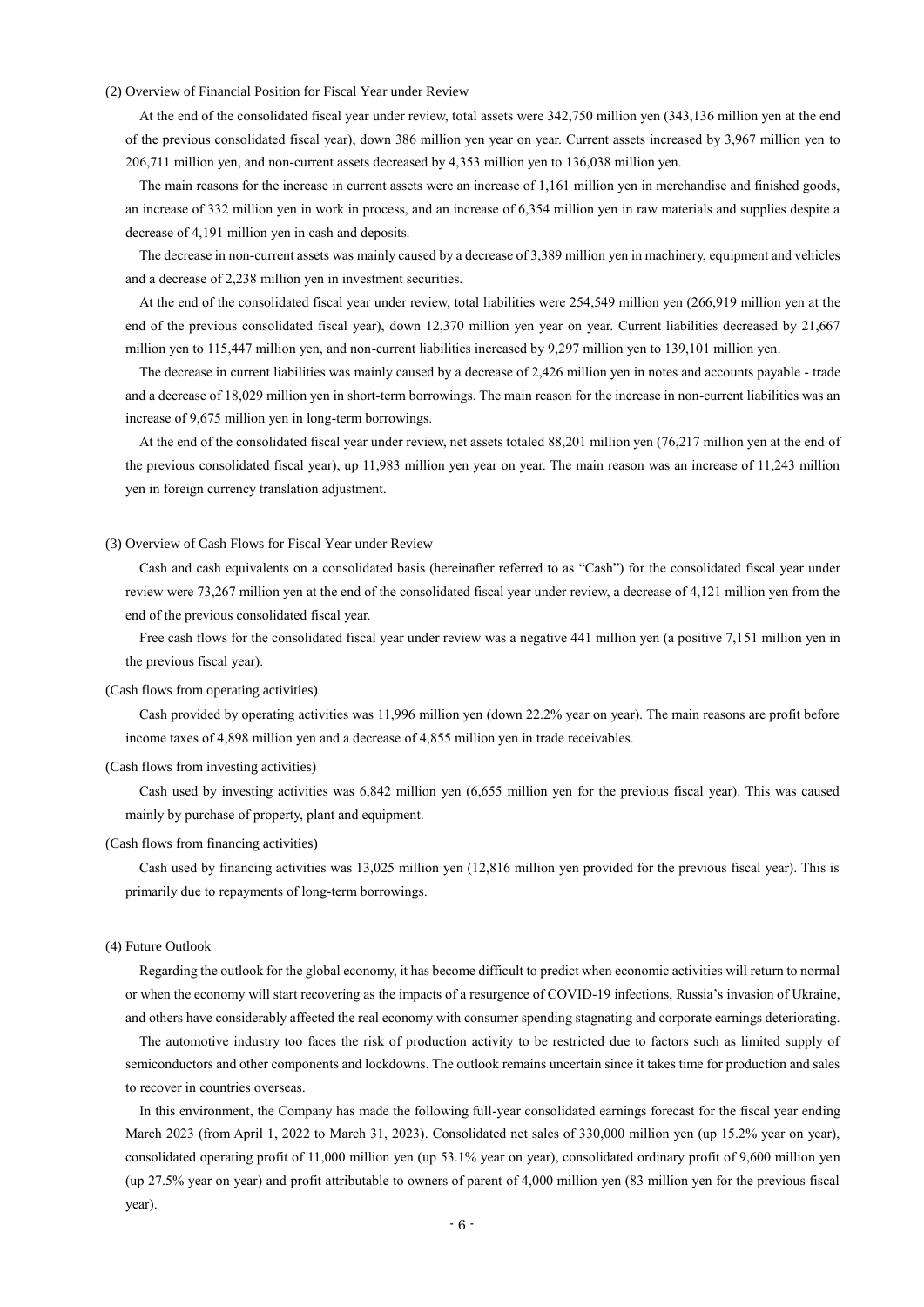## (5) Basic Policy concerning the Allocation of Profits and Dividends for Fiscal Year under Review and Next Fiscal Year

The Company has a basic policy of returning profit to shareholders stably while reinforcing its management foundation, and will strive to make an appropriate allocation of profits by taking its financial performance, the payout ratio, and circumstances around the Company into account.

Regarding retained earnings, the Company intends to return the favor to shareholders for their support by making better use of retained earnings for R&D, capital expenditure, overseas expansion, new business investment and others while reinforcing its financial structure, thereby connecting such efforts to future growth.

Taking the financial performance of the current fiscal year into consideration, the Company has decided to distribute a termend dividend of three yen per share for the consolidated fiscal year under review. For Class A stocks, a dividend of the amount prescribed by the Company's articles of incorporation will be distributed.

For the next fiscal year, the Company plans to distribute an annual dividend of three yen per share at the moment.

## 2. Basic Approach to Selection of Accounting Standards

The Group prepares consolidated financial statements by applying Japanese GAAP.

Additionally, with the aim of sophisticating business management by unifying accounting standards and enhancing the international comparability of financial information in capital markets, the Group seeks to adopt international accounting standards in the future and is preparing internal manuals and guidelines and considering the timing of the adoption.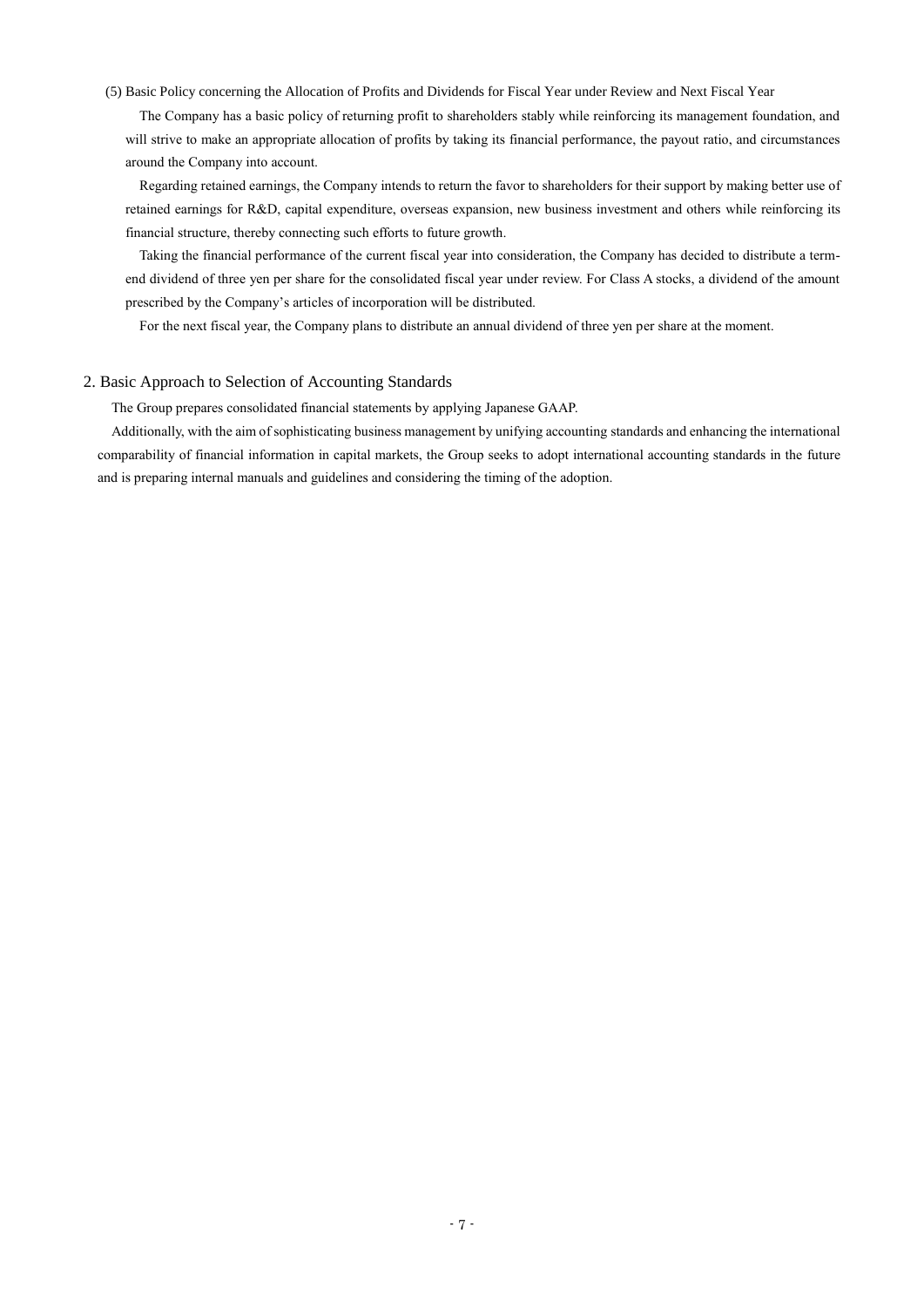# 3. Consolidated Financial Statements and Key Notes

(1) Consolidated Balance Sheet

|                                        |                        | (Unit: Millions of yen)                                                                           |
|----------------------------------------|------------------------|---------------------------------------------------------------------------------------------------|
|                                        | (as of March 31, 2021) | Previous consolidated fiscal year Consolidated fiscal year under review<br>(as of March 31, 2022) |
| Assets                                 |                        |                                                                                                   |
| Current assets                         |                        |                                                                                                   |
| Cash and deposits                      | 78,748                 | 74,556                                                                                            |
| Notes and accounts receivable - trade  | 50,751                 |                                                                                                   |
| Notes receivable - trade               |                        | 3,741                                                                                             |
| Accounts receivable - trade            |                        | 47,024                                                                                            |
| Contract assets                        |                        | 149                                                                                               |
| Merchandise and finished goods         | 12,953                 | 14,115                                                                                            |
| Work in process                        | 5,402                  | 5,735                                                                                             |
| Raw materials and supplies             | 36,718                 | 43,072                                                                                            |
| Others                                 | 18,186                 | 18,333                                                                                            |
| Allowance for doubtful accounts        | (15)                   | (17)                                                                                              |
| Total current assets                   | 202,744                | 206,711                                                                                           |
| Non-current assets                     |                        |                                                                                                   |
| Property, plant and equipment          |                        |                                                                                                   |
| Buildings and structures               | 80,530                 | 81,160                                                                                            |
| Accumulated depreciation               | (47, 754)              | (48,971)                                                                                          |
| Buildings and structures, net          | 32,775                 | 32,188                                                                                            |
| Machinery, equipment and vehicles      | 165,338                | 173,317                                                                                           |
| Accumulated depreciation               | (119, 476)             | (130, 845)                                                                                        |
| Machinery, equipment and vehicles, net | 45,861                 | 42,472                                                                                            |
| Tools, furniture and fixtures          | 52,782                 | 52,632                                                                                            |
| Accumulated depreciation               | (47, 831)              | (47, 649)                                                                                         |
| Tools, furniture and fixtures, net     | 4,950                  | 4,983                                                                                             |
| Land                                   | 7,989                  | 7,824                                                                                             |
| Leased assets                          | 8,032                  | 8,970                                                                                             |
| Accumulated depreciation               | (2,876)                | (3,694)                                                                                           |
| Leased assets, net                     | 5,156                  | 5,276                                                                                             |
| Construction in progress               | 3,994                  | 6,639                                                                                             |
| Total property, plant and equipment    | 100,729                | 99,385                                                                                            |
| Intangible assets                      |                        |                                                                                                   |
| Software                               | 1,528                  | 1,238                                                                                             |
| Software in progress                   | 171                    | 75                                                                                                |
| Others                                 | 1,859                  | 2,102                                                                                             |
| Total intangible assets                | 3,559                  | 3,416                                                                                             |
| Investments and other assets           |                        |                                                                                                   |
| Investment securities                  | 18,120                 | 15,882                                                                                            |
| Long-term loans receivable             | 2,354                  | 2,384                                                                                             |
| Deferred tax assets                    | 1,431                  | 1,377                                                                                             |
| Long-term prepaid expenses             | 1,612                  | 1,488                                                                                             |
| Retirement benefit asset               | 11,437                 | 11,331                                                                                            |
| Others                                 | 1,147                  | 771                                                                                               |
| Allowance for doubtful accounts        | (0)                    | (0)                                                                                               |
| Total investments and other assets     | 36,103                 | 33,236                                                                                            |
| Total non-current assets               | 140,392                | 136,038                                                                                           |
| Total assets                           | 343,136                | 342,750                                                                                           |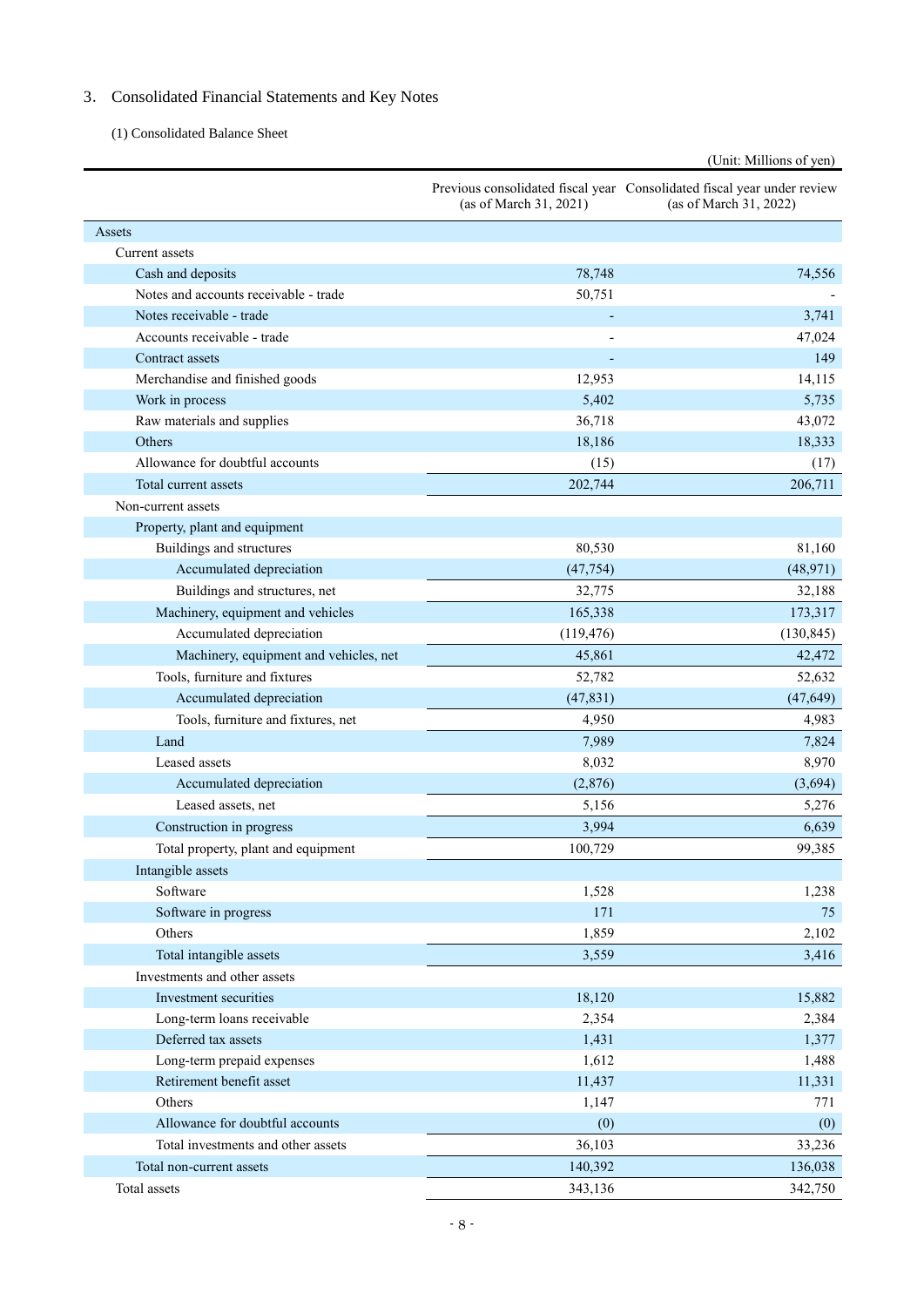|                                                             | (as of March $31, 2021$ ) | Previous consolidated fiscal year Consolidated fiscal year under review<br>(as of March 31, 2022) |
|-------------------------------------------------------------|---------------------------|---------------------------------------------------------------------------------------------------|
| Liabilities                                                 |                           |                                                                                                   |
| Current liabilities                                         |                           |                                                                                                   |
| Notes and accounts payable - trade                          | 27,809                    | 25,382                                                                                            |
| Short-term borrowings                                       | 74,743                    | 56,714                                                                                            |
| Current portion of bonds payable                            | 30                        | 30                                                                                                |
| Lease liabilities                                           | 2,972                     | 3,285                                                                                             |
| Accounts payable - other                                    | 15,566                    | 14,940                                                                                            |
| Accrued expenses                                            | 2,166                     | 2,266                                                                                             |
| Income taxes payable                                        | 2,599                     | 1,856                                                                                             |
| <b>Contract liabilities</b>                                 |                           | 223                                                                                               |
| Provisions                                                  |                           |                                                                                                   |
| Provision for bonuses                                       | 3,768                     | 3,392                                                                                             |
| Provision for bonuses for directors (and other<br>officers) | 76                        | 90                                                                                                |
| Provision for product warranties                            | 1,104                     | 1,312                                                                                             |
| Provision for loss on orders received                       | $\boldsymbol{0}$          | 36                                                                                                |
| Provisions for settlement payments                          | 300                       | 300                                                                                               |
| Provision for business restructuring                        | 2,757                     | 2,420                                                                                             |
| Total provisions                                            | 8,006                     | 7,551                                                                                             |
| Others                                                      | 3,218                     | 3,195                                                                                             |
| Total current liabilities                                   | 137,114                   | 115,447                                                                                           |
| Non-current liabilities                                     |                           |                                                                                                   |
| Bonds payable                                               | 1,075                     | 1,045                                                                                             |
| Long-term borrowings                                        | 112,151                   | 121,827                                                                                           |
| Lease liabilities                                           | 5,598                     | 5,186                                                                                             |
| Long-term accounts payable - other                          | 67                        | 22                                                                                                |
| Deferred tax liabilities                                    | 7,971                     | 7,498                                                                                             |
| Retirement benefit liability                                | 2,164                     | 2,595                                                                                             |
| Asset retirement obligations                                | 145                       | 145                                                                                               |
| Others                                                      | 631                       | 781                                                                                               |
| Total non-current liabilities                               | 129,804                   | 139,101                                                                                           |
| <b>Total liabilities</b>                                    | 266,919                   | 254,549                                                                                           |
| Net assets                                                  |                           |                                                                                                   |
| Shareholders' equity                                        |                           |                                                                                                   |
| Share capital                                               | 5,000                     | 5,000                                                                                             |
| Capital surplus                                             | 33,926                    | 33,471                                                                                            |
| Retained earnings                                           | 26,986                    | 27,199                                                                                            |
| Treasury shares                                             | (603)                     | (603)                                                                                             |
| Total shareholders' equity                                  | 65,309                    | 65,067                                                                                            |
| Accumulated other comprehensive income                      |                           |                                                                                                   |
| Valuation difference on available-for-sale securities       | 1,212                     | 582                                                                                               |
| Foreign currency translation adjustment                     | (6, 593)                  | 4,650                                                                                             |
| Re-measurements of defined benefit plans                    | (1, 555)                  | (2,276)                                                                                           |
| Total accumulated other comprehensive income                | (6,936)                   | 2,956                                                                                             |
| Non-controlling interests                                   | 17,845                    | 20,177                                                                                            |
| Total net assets                                            | 76,217                    | 88,201                                                                                            |
| Total liabilities and net assets                            | 343,136                   | 342,750                                                                                           |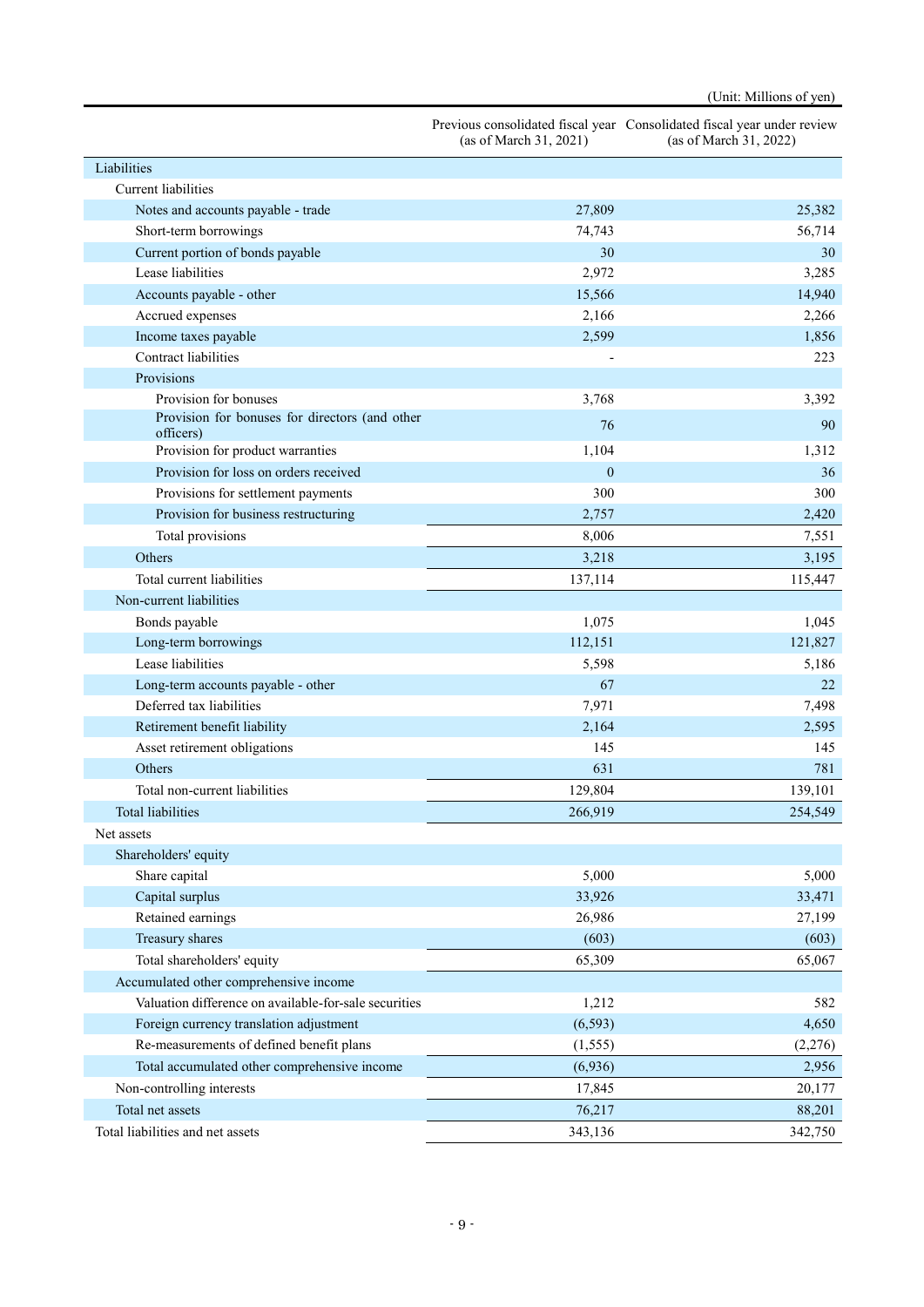# (2) Consolidated Statement of Income and Consolidated Statement of Comprehensive Income

(Consolidated statement of income)

|                                                                  |                                           | (Unit: Millions of yen)                                                                                              |
|------------------------------------------------------------------|-------------------------------------------|----------------------------------------------------------------------------------------------------------------------|
|                                                                  | (From April 1, 2020 to March 31,<br>2021) | Previous consolidated fiscal year Consolidated fiscal year under review<br>(From April 1, 2021 to March 31,<br>2022) |
| Net sales                                                        | 269,202                                   | 286,482                                                                                                              |
| Cost of sales                                                    | 231,149                                   | 247,573                                                                                                              |
| Gross profit                                                     | 38,053                                    | 38,908                                                                                                               |
| Selling, general and administrative expenses                     | 29,504                                    | 31,721                                                                                                               |
| Operating profit                                                 | 8,548                                     | 7,187                                                                                                                |
| Non-operating income                                             |                                           |                                                                                                                      |
| Interest income                                                  | 407                                       | 562                                                                                                                  |
| Dividend income                                                  | 375                                       | 396                                                                                                                  |
| Foreign exchange gains                                           | 967                                       | 1,621                                                                                                                |
| Lease revenue                                                    | 67                                        | 75                                                                                                                   |
| Share of profit of entities accounted for using equity<br>method | 254                                       | 69                                                                                                                   |
| Subsidies for employment adjustment                              | 743                                       | 52                                                                                                                   |
| Others                                                           | 1,590                                     | 1,333                                                                                                                |
| Total non-operating income                                       | 4,404                                     | 4,112                                                                                                                |
| Non-operating expenses                                           |                                           |                                                                                                                      |
| Interest expenses                                                | 1,960                                     | 1,937                                                                                                                |
| Cost of lease revenue                                            | 284                                       | 204                                                                                                                  |
| Foreign withholding tax                                          | 763                                       | 661                                                                                                                  |
| Others                                                           | 1,196                                     | 967                                                                                                                  |
| Total non-operating expenses                                     | 4,204                                     | 3,770                                                                                                                |
| Ordinary profit                                                  | 8,748                                     | 7,529                                                                                                                |
| Extraordinary income                                             |                                           |                                                                                                                      |
| Gain on sale of non-current assets                               | 49                                        | 1,236                                                                                                                |
| Gain on sale of investment securities                            | 150                                       | 1,008                                                                                                                |
| Gain on liquidation of subsidiaries                              | 249                                       |                                                                                                                      |
| Others                                                           | 15                                        | 64                                                                                                                   |
| Total extraordinary income                                       | 464                                       | 2,310                                                                                                                |
| <b>Extraordinary losses</b>                                      |                                           |                                                                                                                      |
| Loss on sale of non-current assets                               | 13                                        | 491                                                                                                                  |
| Loss on retirement of non-current assets                         | 331                                       | 304                                                                                                                  |
| <b>Impairment</b> losses                                         | 203                                       | 22                                                                                                                   |
| Provision for product warranties                                 |                                           | 528                                                                                                                  |
| Losses related to transaction investigation                      | 15                                        | 20                                                                                                                   |
| Loss on disaster                                                 | 382                                       | 1,586                                                                                                                |
| Settlement payments                                              | 210                                       |                                                                                                                      |
| Provisions for settlement payments                               | 525                                       |                                                                                                                      |
| Business restructuring expenses                                  | 480                                       | 480                                                                                                                  |
| Provision for business restructuring                             | 1,245                                     | 1,420                                                                                                                |
| Others                                                           | 238                                       | 86                                                                                                                   |
| Total extraordinary losses                                       | 3,645                                     | 4,941                                                                                                                |
| Profit before income taxes                                       | 5,568                                     | 4,898                                                                                                                |
| Income taxes - current                                           | 2,933                                     | 2,809                                                                                                                |
| Income taxes - deferred                                          | 187                                       | 272                                                                                                                  |
| Total income taxes                                               | 3,121                                     | 3,082                                                                                                                |
| Profit                                                           | 2,446                                     | 1,815                                                                                                                |
| Profit attributable to non-controlling interests                 | 1,714                                     | 1,731                                                                                                                |
| Profit attributable to owners of parent                          | 732                                       | 83                                                                                                                   |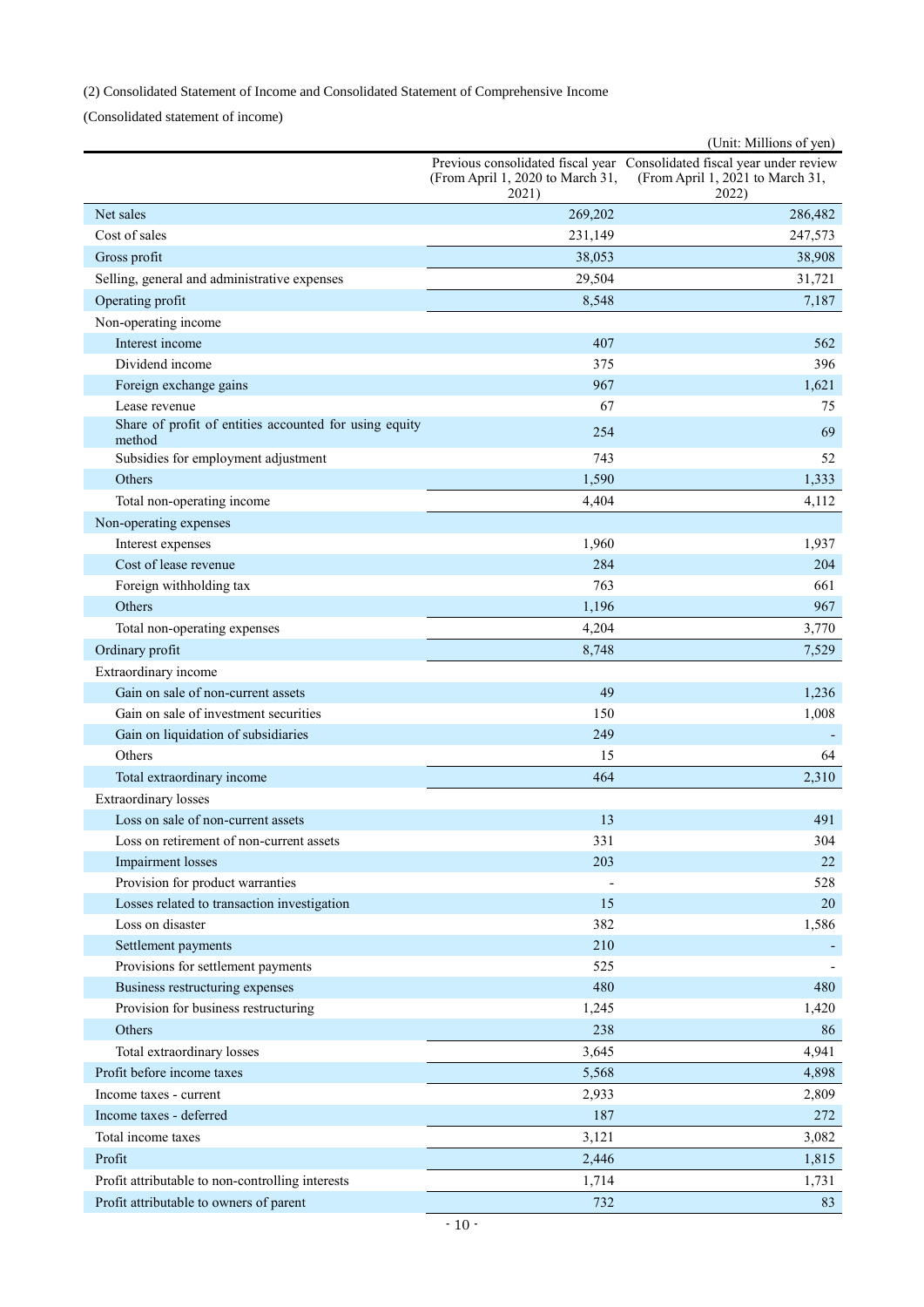# (Consolidated statement of comprehensive income)

|                                                                                          |                                           | (Unit: Millions of yen)                                                                                              |
|------------------------------------------------------------------------------------------|-------------------------------------------|----------------------------------------------------------------------------------------------------------------------|
|                                                                                          | (From April 1, 2020 to March 31,<br>2021) | Previous consolidated fiscal year Consolidated fiscal year under review<br>(From April 1, 2021 to March 31,<br>2022) |
| Profit                                                                                   | 2,446                                     | 1,815                                                                                                                |
| Other comprehensive income                                                               |                                           |                                                                                                                      |
| Valuation difference on available-for-sale securities                                    | 3,336                                     | (654)                                                                                                                |
| Foreign currency translation adjustment                                                  | 6,733                                     | 12,765                                                                                                               |
| Re-measurements of defined benefit plans, net of tax                                     | 1,100                                     | (791)                                                                                                                |
| Share of other comprehensive income of entities<br>accounted for using the equity method | (175)                                     | 109                                                                                                                  |
| Total other comprehensive income                                                         | 10,995                                    | 11,429                                                                                                               |
| Comprehensive income                                                                     | 13,442                                    | 13,244                                                                                                               |
| Comprehensive income attributable to                                                     |                                           |                                                                                                                      |
| Owners of parent                                                                         | 10,390                                    | 9,977                                                                                                                |
| Non-controlling interests                                                                | 3,052                                     | 3,266                                                                                                                |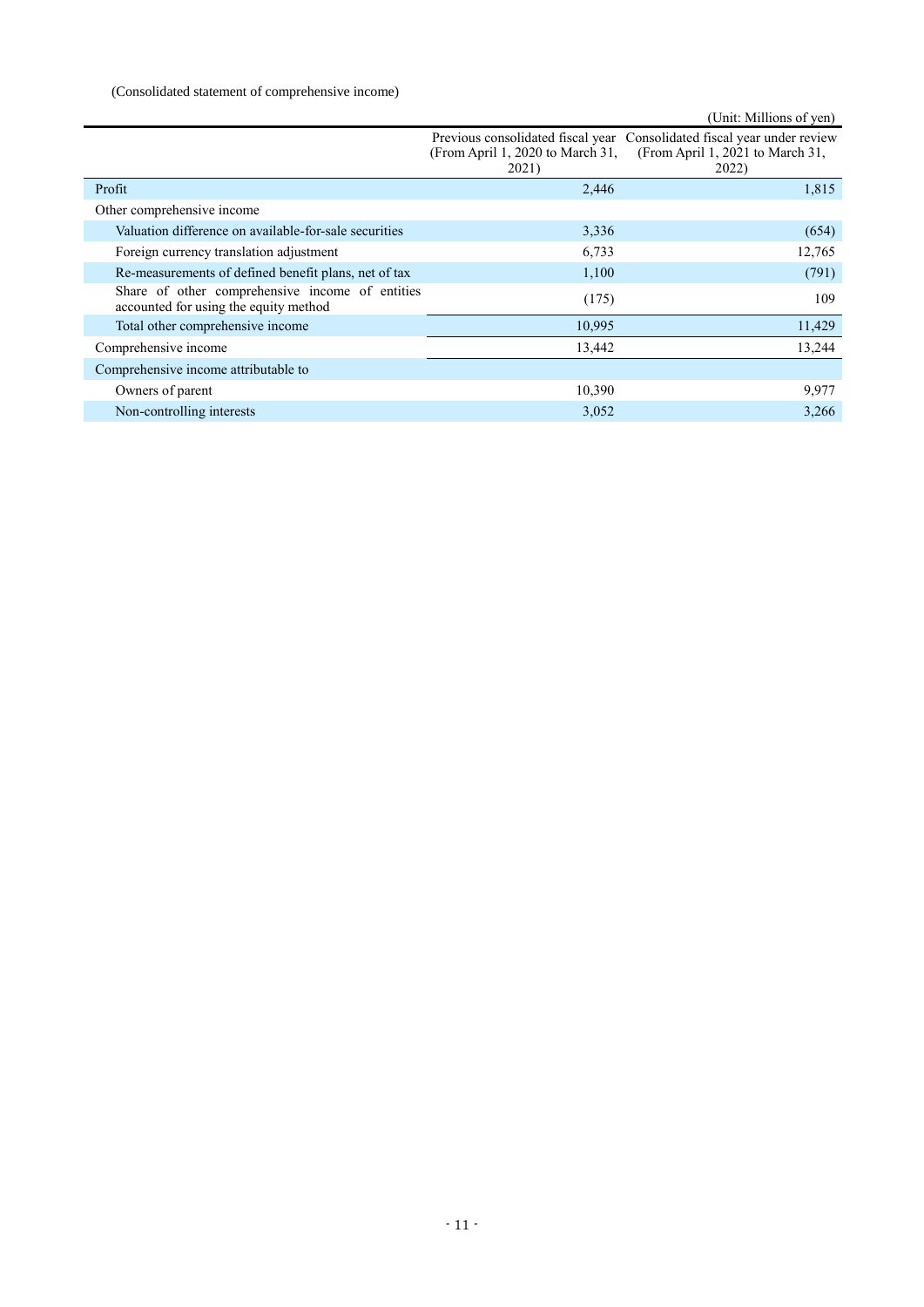# (3) Consolidated Statement of Changes in Equity

Previous consolidated fiscal year (from April 1, 2020 to March 31, 2021)

|                                                                   | Shareholders' equity |                 |                   |                 |                               |  |
|-------------------------------------------------------------------|----------------------|-----------------|-------------------|-----------------|-------------------------------|--|
|                                                                   | Share capital        | Capital surplus | Retained earnings | Treasury shares | Total shareholders'<br>equity |  |
| Balance at beginning of<br>period                                 | 9.885                | 15,407          | 20,735            | (603)           | 45,425                        |  |
| Changes during period                                             |                      |                 |                   |                 |                               |  |
| Issuance of new shares                                            | 10,000               | 10,000          |                   |                 | 20,000                        |  |
| Capital reduction                                                 | (14,885)             | 14,885          |                   |                 |                               |  |
| Deficit disposition                                               |                      | (5,912)         | 5,912             |                 |                               |  |
| Profit<br>attributable<br>to<br>owners of parent                  |                      |                 | 732               |                 | 732                           |  |
| Purchase of treasury<br>shares                                    |                      |                 |                   | (0)             | (0)                           |  |
| Change in scope<br>of<br>consolidation                            |                      |                 | (393)             |                 | (393)                         |  |
| Capital<br>$\sigma$ f<br>increase<br>consolidated<br>subsidiaries |                      | (454)           |                   |                 | (454)                         |  |
| Net changes in items<br>other than shareholders'<br>equity        |                      |                 |                   |                 |                               |  |
| during<br>Total<br>changes<br>period                              | (4,885)              | 18,519          | 6,250             | (0)             | 19,883                        |  |
| Balance at end of period                                          | 5,000                | 33,926          | 26,986            | (603)           | 65,309                        |  |

|                                                            |                                                             | Accumulated other comprehensive income        |                                                |                                                       |                              |                  |
|------------------------------------------------------------|-------------------------------------------------------------|-----------------------------------------------|------------------------------------------------|-------------------------------------------------------|------------------------------|------------------|
|                                                            | Valuation difference<br>on available-for-sale<br>securities | Foreign currency<br>translation<br>adjustment | Re-measurements of<br>defined benefit<br>plans | Total accumulated<br>other<br>comprehensive<br>income | Non-controlling<br>interests | Total net assets |
| Balance at beginning of<br>period                          | (2,096)                                                     | (12,019)                                      | (2, 478)                                       | (16, 595)                                             | 15,526                       | 44,357           |
| Changes during period                                      |                                                             |                                               |                                                |                                                       |                              |                  |
| Issuance of new shares                                     |                                                             |                                               |                                                |                                                       |                              | 20,000           |
| Capital reduction                                          |                                                             |                                               |                                                |                                                       |                              |                  |
| Deficit disposition                                        |                                                             |                                               |                                                |                                                       |                              |                  |
| Profit attributable to<br>owners of parent                 |                                                             |                                               |                                                |                                                       |                              | 732              |
| Purchase of treasury<br>shares                             |                                                             |                                               |                                                |                                                       |                              | (0)              |
| Change in scope of<br>consolidation                        |                                                             |                                               |                                                |                                                       |                              | (393)            |
| of<br>Capital<br>increase<br>consolidated<br>subsidiaries  |                                                             |                                               |                                                |                                                       |                              | (454)            |
| Net changes in items<br>other than shareholders'<br>equity | 3,309                                                       | 5,425                                         | 923                                            | 9,658                                                 | 2,318                        | 11,976           |
| changes<br>Total<br>during<br>period                       | 3,309                                                       | 5,425                                         | 923                                            | 9,658                                                 | 2,318                        | 31,860           |
| Balance at end of period                                   | 1,212                                                       | (6, 593)                                      | (1, 555)                                       | (6,936)                                               | 17,845                       | 76,217           |

(Unit: Millions of yen)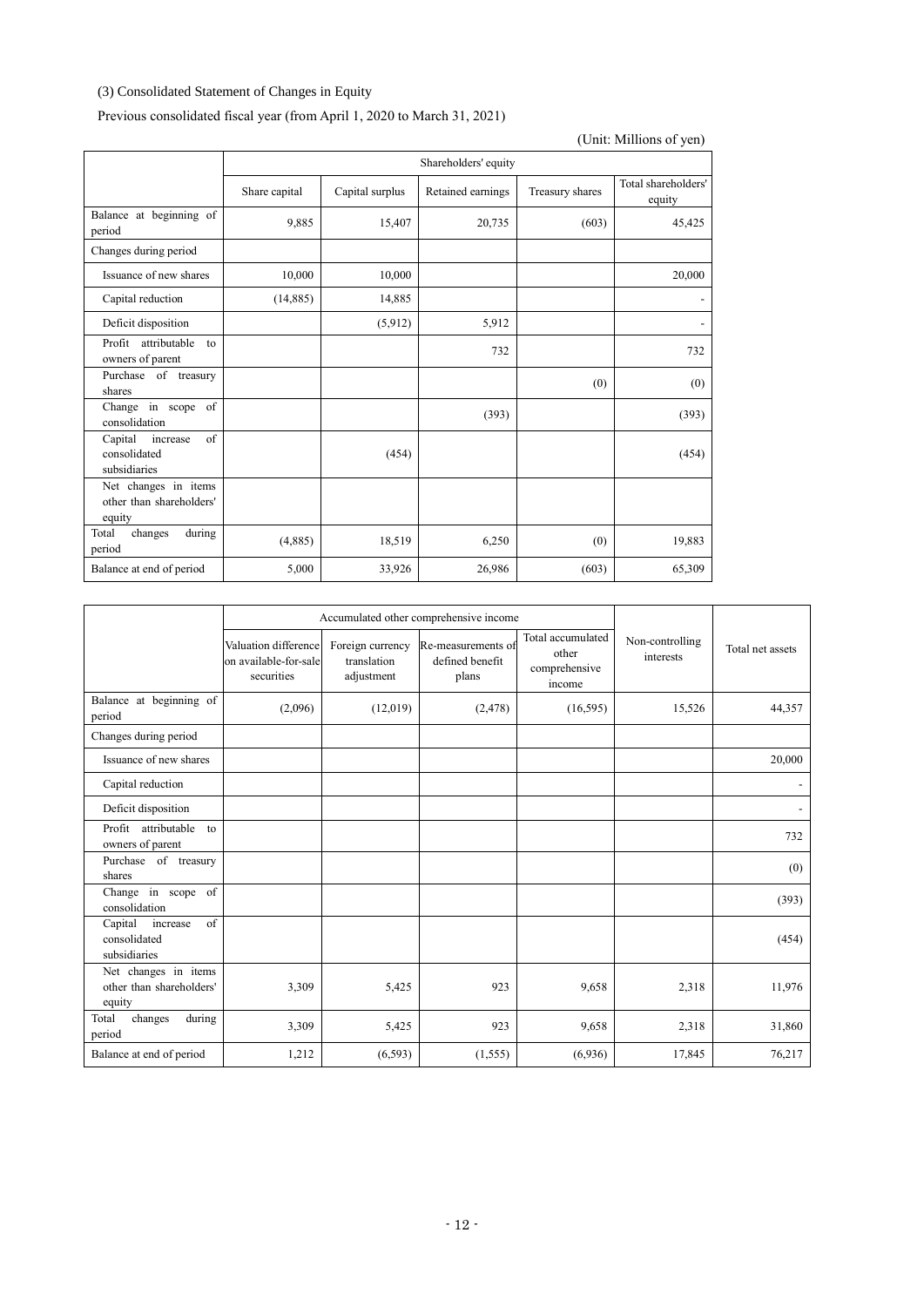| Consolidated fiscal year under review (from April 1, 2021 to March 31, 2022) |  |
|------------------------------------------------------------------------------|--|
|------------------------------------------------------------------------------|--|

| (Unit: Millions of yen)                                                                             |               |                      |                 |                               |        |  |  |
|-----------------------------------------------------------------------------------------------------|---------------|----------------------|-----------------|-------------------------------|--------|--|--|
|                                                                                                     |               | Shareholders' equity |                 |                               |        |  |  |
|                                                                                                     | Share capital | Capital surplus      | Treasury shares | Total shareholders'<br>equity |        |  |  |
| Balance at beginning of<br>period                                                                   | 5,000         | 33,926               | 26,986          | (603)                         | 65,309 |  |  |
| Cumulative effects of<br>changes in accounting<br>policies                                          |               |                      | (49)            |                               | (49)   |  |  |
| Restated balance                                                                                    | 5,000         | 33,926               | 26,936          | (603)                         | 65,260 |  |  |
| Changes during period                                                                               |               |                      |                 |                               |        |  |  |
| Dividends of surplus                                                                                |               | (450)                |                 |                               | (450)  |  |  |
| Profit attributable<br>$\overline{t}$<br>owners of parent                                           |               |                      | 83              |                               | 83     |  |  |
| Purchase of treasury<br>shares                                                                      |               |                      |                 | (0)                           | (0)    |  |  |
| Change in scope of<br>consolidation                                                                 |               |                      | 179             |                               | 179    |  |  |
| Change in ownership<br>interest of parent due to<br>transactions with non-<br>controlling interests |               | (5)                  |                 |                               | (5)    |  |  |
| Net changes in items<br>other than shareholders'<br>equity                                          |               |                      |                 |                               |        |  |  |
| changes<br>during<br>Total<br>period                                                                |               | (455)                | 262             | (0)                           | (192)  |  |  |
| Balance at end of period                                                                            | 5,000         | 33,471               | 27,199          | (603)                         | 65,067 |  |  |

|                                                                                                     |                                                             | Accumulated other comprehensive income        |                                                |                                                       |                              |                  |
|-----------------------------------------------------------------------------------------------------|-------------------------------------------------------------|-----------------------------------------------|------------------------------------------------|-------------------------------------------------------|------------------------------|------------------|
|                                                                                                     | Valuation difference<br>on available-for-sale<br>securities | Foreign currency<br>translation<br>adjustment | Re-measurements of<br>defined benefit<br>plans | Total accumulated<br>other<br>comprehensive<br>income | Non-controlling<br>interests | Total net assets |
| Balance at beginning of<br>period                                                                   | 1,212                                                       | (6, 593)                                      | (1,555)                                        | (6,936)                                               | 17,845                       | 76,217           |
| Cumulative effects of<br>changes in accounting<br>policies                                          |                                                             |                                               |                                                |                                                       |                              | (49)             |
| <b>Restated balance</b>                                                                             | 1,212                                                       | (6, 593)                                      | (1, 555)                                       | (6,936)                                               | 17,845                       | 76,168           |
| Changes during period                                                                               |                                                             |                                               |                                                |                                                       |                              |                  |
| Dividends of surplus                                                                                |                                                             |                                               |                                                |                                                       |                              | (450)            |
| Profit attributable to<br>owners of parent                                                          |                                                             |                                               |                                                |                                                       |                              | 83               |
| Purchase of treasury<br>shares                                                                      |                                                             |                                               |                                                |                                                       |                              | (0)              |
| Change in scope of<br>consolidation                                                                 |                                                             |                                               |                                                |                                                       |                              | 179              |
| Change in ownership<br>interest of parent due to<br>transactions with non-<br>controlling interests |                                                             |                                               |                                                |                                                       |                              | (5)              |
| Net changes in items<br>other than shareholders'<br>equity                                          | (629)                                                       | 11,243                                        | (720)                                          | 9,893                                                 | 2,332                        | 12,225           |
| during<br>Total<br>changes<br>period                                                                | (629)                                                       | 11,243                                        | (720)                                          | 9,893                                                 | 2,332                        | 12,033           |
| Balance at end of period                                                                            | 582                                                         | 4,650                                         | (2,276)                                        | 2,956                                                 | 20,177                       | 88,201           |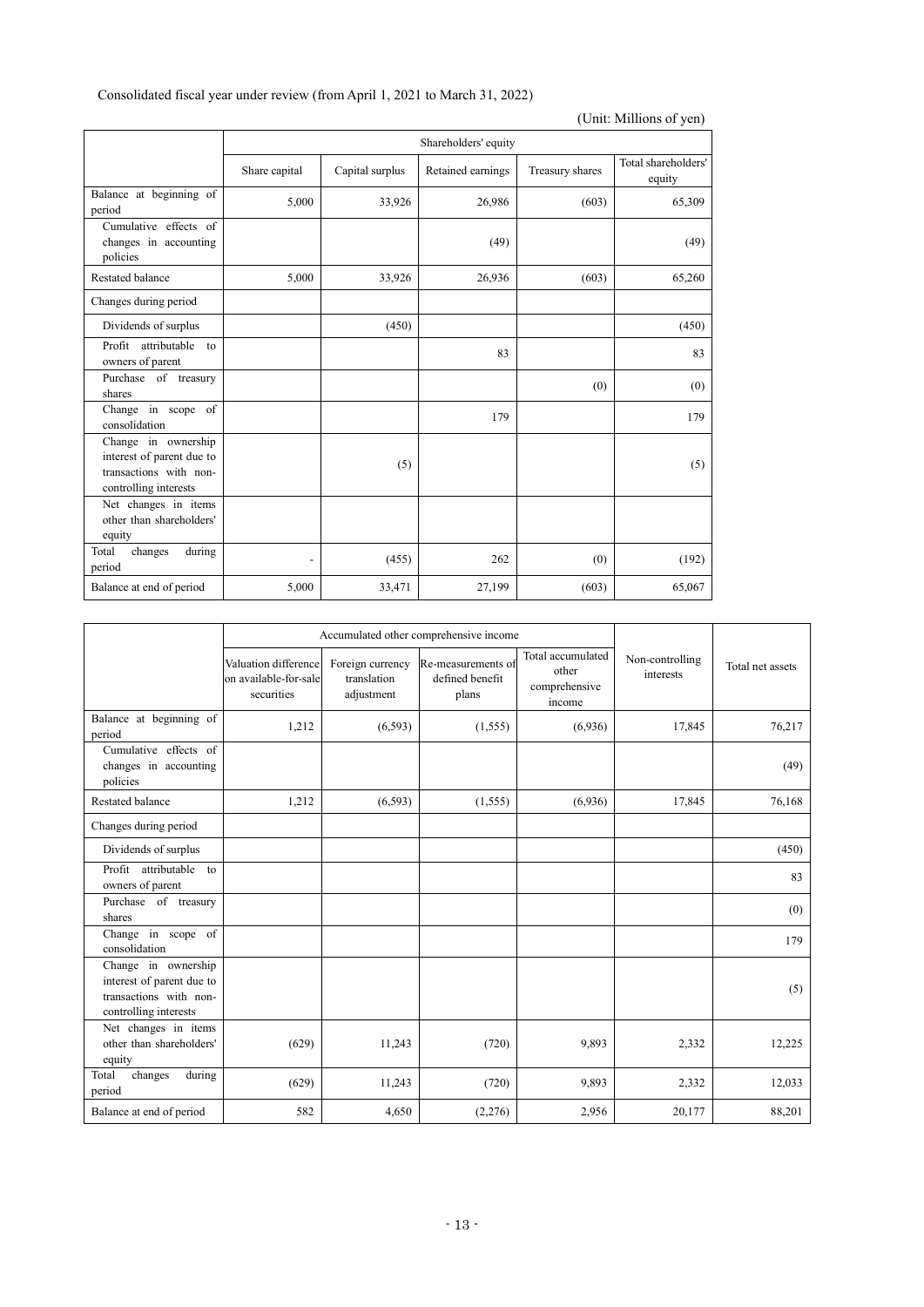# (4) Consolidated Statement of Cash Flows

|                                                                            |                                           | (Unit: Millions of yen)                                                                                              |
|----------------------------------------------------------------------------|-------------------------------------------|----------------------------------------------------------------------------------------------------------------------|
|                                                                            | (From April 1, 2020 to March 31,<br>2021) | Previous consolidated fiscal year Consolidated fiscal year under review<br>(From April 1, 2021 to March 31,<br>2022) |
| Cash flows from operating activities                                       |                                           |                                                                                                                      |
| Profit before income taxes                                                 | 5,568                                     | 4,898                                                                                                                |
| Depreciation                                                               | 16,555                                    | 16,491                                                                                                               |
| Impairment losses                                                          | 203                                       | 22                                                                                                                   |
| Loss on retirement of non-current assets                                   | 331                                       | 304                                                                                                                  |
| Loss (gain) on sale of investment securities                               | (149)                                     | (970)                                                                                                                |
| Amortization of goodwill                                                   | 13                                        | 13                                                                                                                   |
| Share of loss (profit) of entities accounted for using<br>equity method    | (254)                                     | (69)                                                                                                                 |
| Increase (decrease) in allowance for doubtful accounts                     | (24)                                      | (0)                                                                                                                  |
| Increase (decrease) in retirement benefit liability                        | 214                                       | 202                                                                                                                  |
| Increase (decrease) in provision for bonuses                               | 1,199                                     | (396)                                                                                                                |
| Increase (decrease) in provision for product warranties                    | (577)                                     | 137                                                                                                                  |
| Increase (decrease) in provision for settlement<br>payments                | (525)                                     |                                                                                                                      |
| (decrease)<br>in<br>provision for<br>Increase<br>business<br>restructuring | (2,947)                                   | (336)                                                                                                                |
| Interest and dividend income                                               | (782)                                     | (958)                                                                                                                |
| Interest expenses                                                          | 1,960                                     | 1,937                                                                                                                |
| Loss (gain) on sale of non-current assets                                  | (35)                                      | (744)                                                                                                                |
| Decrease (increase) in trade receivables                                   | (4,310)                                   | 4,855                                                                                                                |
| Decrease (increase) in inventories                                         | (2,831)                                   | (2, 446)                                                                                                             |
| Decrease (increase) in retirement benefit asset                            | (1, 149)                                  | (685)                                                                                                                |
| Decrease (increase) in other assets                                        | 2,646                                     | (393)                                                                                                                |
| Increase (decrease) in trade payables                                      | 2,519                                     | (6,298)                                                                                                              |
| Increase (decrease) in accounts payable - other                            | 937                                       | (1,014)                                                                                                              |
| Increase (decrease) in accrued consumption taxes                           | 1,122                                     | (63)                                                                                                                 |
| Increase (decrease) in other liabilities                                   | 434                                       | 2,038                                                                                                                |
| Subtotal                                                                   | 20,115                                    | 16,521                                                                                                               |
| Interest and dividends received                                            | 880                                       | 1,092                                                                                                                |
| Interest paid                                                              | (1,988)                                   | (1,890)                                                                                                              |
| Settlement paid                                                            | (1,263)                                   |                                                                                                                      |
| Income taxes paid                                                          | (2, 332)                                  | (3, 727)                                                                                                             |
| Cash flows from operating activities                                       | 15,410                                    | 11,996                                                                                                               |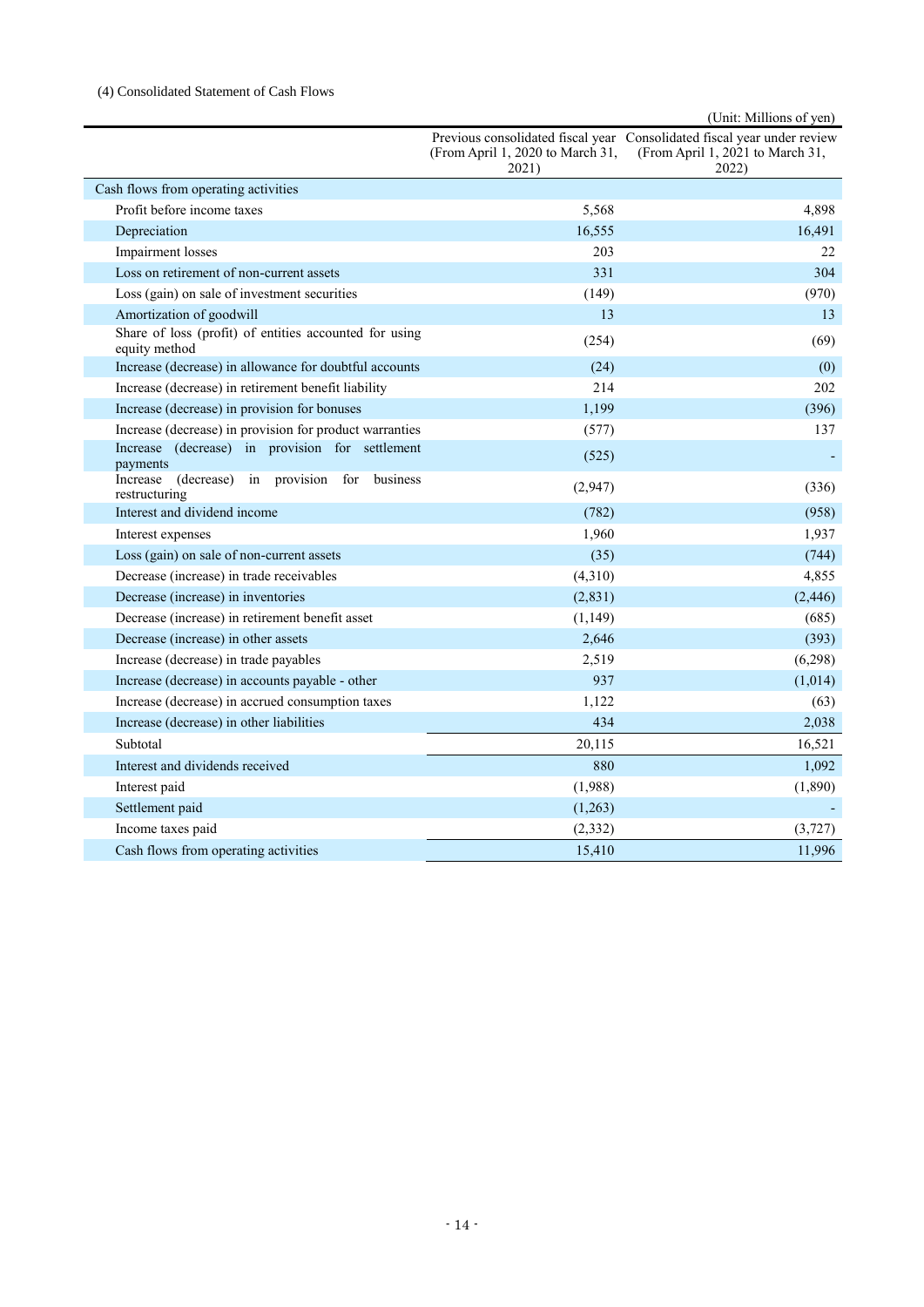(Unit: Millions of yen) Previous consolidated fiscal year Consolidated fiscal year under review (From April 1, 2020 to March 31, 2021) (From April 1, 2021 to March 31, 2022) Cash flows from investing activities Payments into time deposits (3) (3) (3) Proceeds from withdrawal of time deposits 614 77 Purchase of property, plant and equipment (7,379) (10,919) Proceeds from sale of property, plant and equipment 394 1,799 Purchase of intangible assets (233) (307) Purchase of investment securities (659) (80) Proceeds from sale of investment securities 358 358 2,116 Loan advances  $(1,882)$  (1,723) Proceeds from collection of loans receivable 2,036 2,036 1,857 Others 239 and 239 and 239 and 239 and 239 and 239 and 239 and 239 and 239 and 239 and 239 and 239 and 239 and 239 and 239 and 239 and 239 and 239 and 239 and 239 and 239 and 239 and 239 and 239 and 239 and 239 and 239 and Cash flows from investing activities (6,655) (6,842) Cash flows from financing activities Net increase (decrease) in short-term borrowings (2,357) 1,334 Proceeds from long-term borrowings 20,536 15,240 Repayments of long-term borrowings (22,799) (26,446) Redemption of bonds  $(30)$  (30) (30) (30) Proceeds from issuance of shares 19,930 Repayments of lease liabilities (1,818) (1,818) (1,912) Dividends paid (450) Dividends paid to non-controlling interests (645) (760) Others  $(0)$  (0) Cash flows from financing activities 12,816 (13,025) Effect of exchange rate change on cash and cash <br>
equivalents 1,995 3,749 Net increase (decrease) in cash and cash equivalents 23,566 (4,121) Cash and cash equivalents at beginning of period 53,822 77,389 Cash and cash equivalents at end of period 77,389 73,267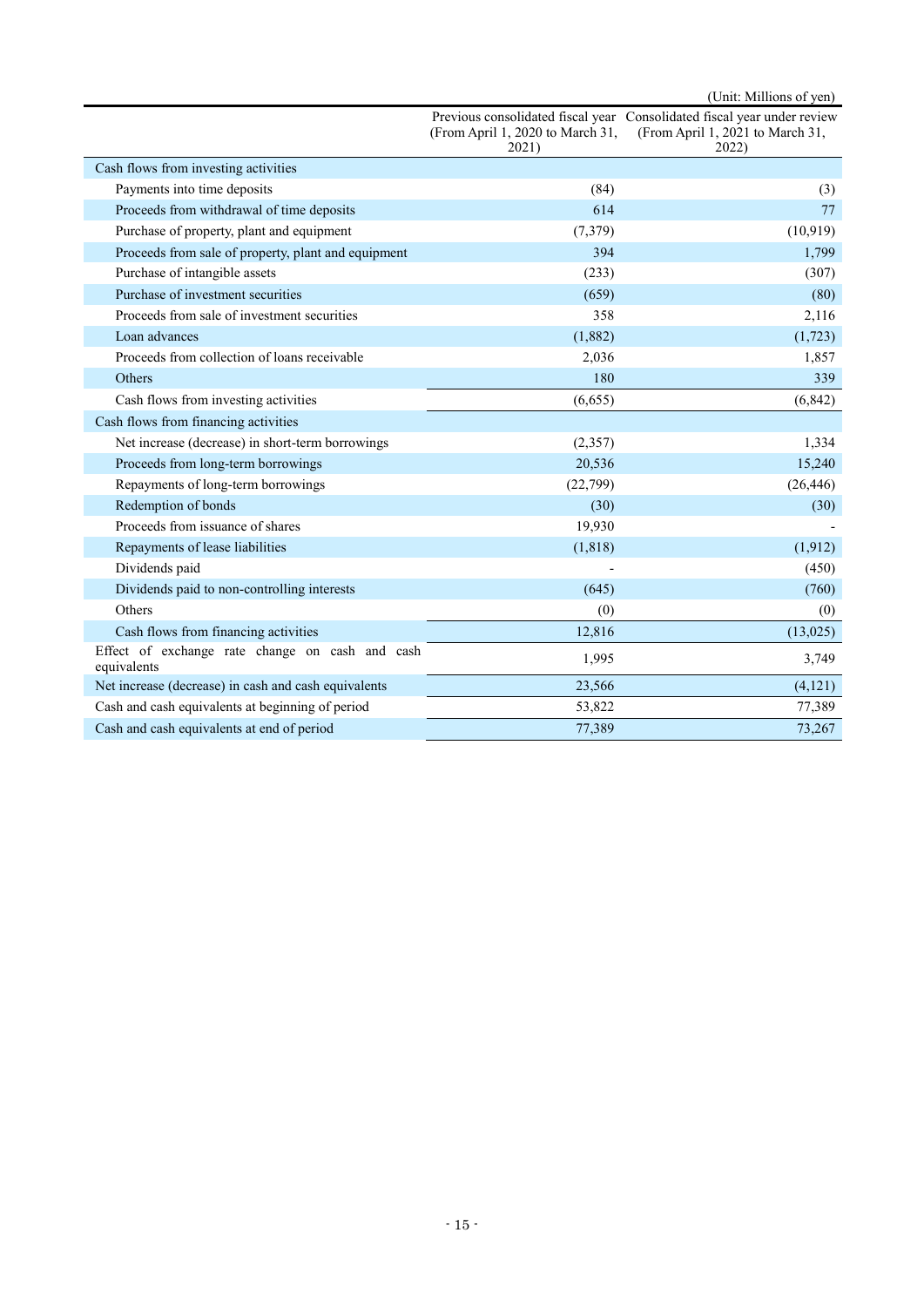## (5) Notes to Consolidated Financial Statements

### (Notes to assumptions for going concerns)

There are no applicable matters.

### (Significant accounting policies for preparing consolidated financial statements)

- 1. Matters related to the scope of consolidation
	- Consolidated subsidiaries: 43 companies
	- Non-consolidated subsidiaries: 3 companies

#### 2. Matters related to the application of the equity method

- Number of affiliated companies accounted for by the equity method: 2 companies

- Number of non-consolidated subsidiaries and affiliated companies not accounted for by the equity method: 5 companies Regarding non-consolidated subsidiaries and affiliated companies that are not accounted for by the equity method, their profit (loss) and retained earnings are small and do not have a material effect on the consolidated financial statements as a whole.

### 3. Matters related to the business year of consolidated subsidiaries

Of consolidated subsidiaries, the closing day of Corporacion Mitsuba de Mexico, S.A. de C.V. and nine other companies is December 31.

To prepare consolidated financial statements, employed are financial statements based on provisional settlement of accounts that was carried out as of March 31, which is the consolidated closing date. The last day of the business year of other consolidated subsidiaries is the same as the consolidated closing date.

### (Changes in accounting policies)

(Application of accounting standard and other standards for revenue recognition)

The "Accounting Standard for Revenue Recognition" (ASBJ Statement No. 29, issued on March 31, 2020. Hereinafter referred to as "Revenue Standard Accounting Standard") and other standards have been applied since the beginning of the consolidated fiscal year under review. Accordingly, the Company has decided to recognize revenue of the amount that it expects to receive in exchange for promised goods or services upon transfer of control of such products or services to the customer.

Revenue related to the provision of licenses in the Information service operations had followed the method of recognizing revenue at the time of receiving payment. However, with this change, the Company has switched to the method of recognizing revenue over time in the case that the nature of the promise for providing a license to a customer is the right to access the intellectual property during the licensing period, and to the method of recognizing revenue at point in time in the case that the nature of the promise is the right to use the intellectual property at the time of providing the license. Additionally, in a development project related to tailor-made software, the percentage completion method had been employed in the case of being able to recognize the certainty of achievement in the progress of development, and the completed contract method had been employed in the case that the above requirement was not fulfilled. However, the Company has shifted to the method of recognizing revenue over time in proportion to the satisfaction of performance obligations. In the case that it is not possible to make a reasonable estimate of the progress rate in the satisfaction of performance obligations, the cost recovery method is applied. Further, if performance obligations are based on the promise with a customer that the Company shall arrange for another party to provide goods or services to the customer, revenue is recognized in net as an agent.

The application of the Revenue Recognition Accounting Standard and others follows the provisional treatment stipulated in the proviso of paragraph 84 of the Revenue Recognition Accounting Standard. The cumulative effect of the retroactive application of the new accounting policy before the beginning of the consolidated fiscal year under review is added to or deducted from retained earnings at the beginning of the consolidated fiscal year under review, and the new accounting policy is applied from this initial balance. However, the method stipulated in paragraph 86 of the Revenue Recognition Accounting Standard is applied, and the new accounting policy is not applied retroactively to contracts for which nearly all revenue amounts had been recognized in accordance with the previous treatment prior to the beginning of the consolidated fiscal year under review. In addition, after applying the method provided for in paragraph 86 (1) of the Revenue Recognition Accounting Standard, all contract changes have been reflected for contract changes made before the beginning of the consolidated fiscal year under review. Then, based on such contract terms, accounting treatment was made, and the cumulative impact amount is added to or subtracted from retained earnings at the beginning of the consolidated fiscal year under review.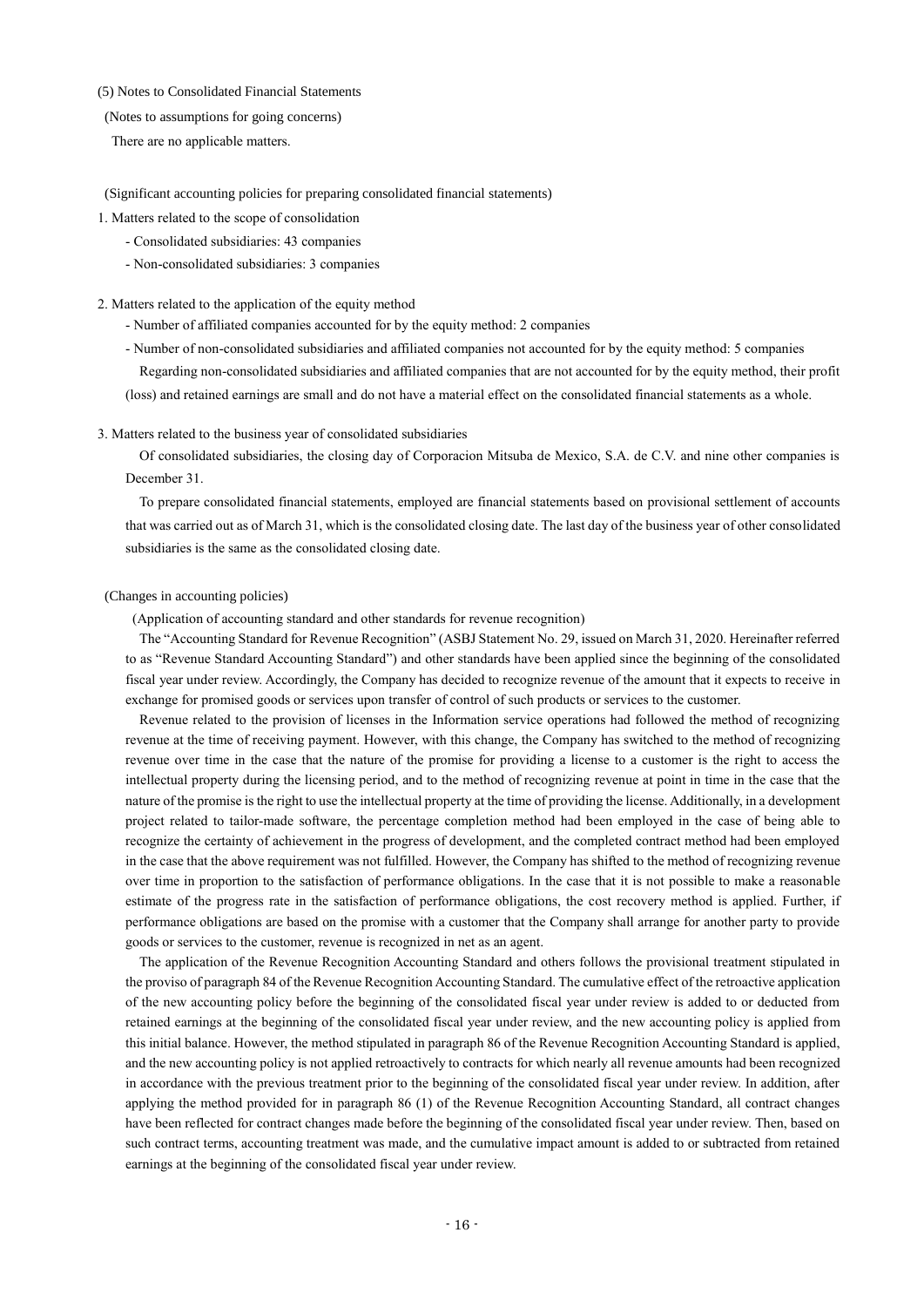As a result, in the Information service operations for the consolidated fiscal year under review, net sales increased by 94 million yen, cost of sales increased by 95 million yen, and operating profit, ordinary profit, and profit before income taxes each decreased by 0 million yen. The balance of retained earnings at the beginning of the fiscal year decreased by 49 million yen.

There is no impact on profit (loss) for the consolidated fiscal year under review concerning the Transportation equipmentrelated operation and Other operations. There is no impact on the balance of retained earnings at the beginning of the fiscal year, either.

Due to the application of the Revenue Recognition Accounting Standard and others, "Notes and accounts receivable - trade," which were presented under "Current assets" in the consolidated balance sheet of the previous consolidated fiscal year, are presented in "Notes receivable - trades," "Accounts receivable - trade" and "Contract assets," and "Other," which was presented in "Current liabilities," is presented in "Contract liabilities" and "Other" from the consolidated fiscal year under review. However, in accordance with transitional treatment stipulated in paragraph 89-2 of the Revenue Recognition Accounting Standard, there is no reclassification by the new presentation method concerning the previous consolidated fiscal year. In accordance with transitional treatment stipulated in paragraph 89-3 of the Revenue Recognition Accounting Standard, no note to "Matters related to revenue recognition" concerning the previous consolidated fiscal year is presented.

### (Application of accounting standard and other standards for fair value measurement)

The "Accounting Standard for Fair Value Measurement" (ASBJ Statement No. 30, issued on July 4, 2019. Hereinafter referred to as the "Fair Value Measurement Accounting Standard") and others has been applied since the beginning of the consolidated fiscal year under review. Accordingly, the Company has decided to continue to apply the new accounting policies stipulated in the Fair Value Measurement Accounting Standard and others in accordance with the transitional treatment stipulated in paragraph 19 of the Fair Value Measurement Accounting Standard and paragraph 44-2 of the "Accounting Standard for Financial Instruments" (ASBJ Statement No. 10, issued on July 4, 2019). There is no impact on the consolidated financial statements.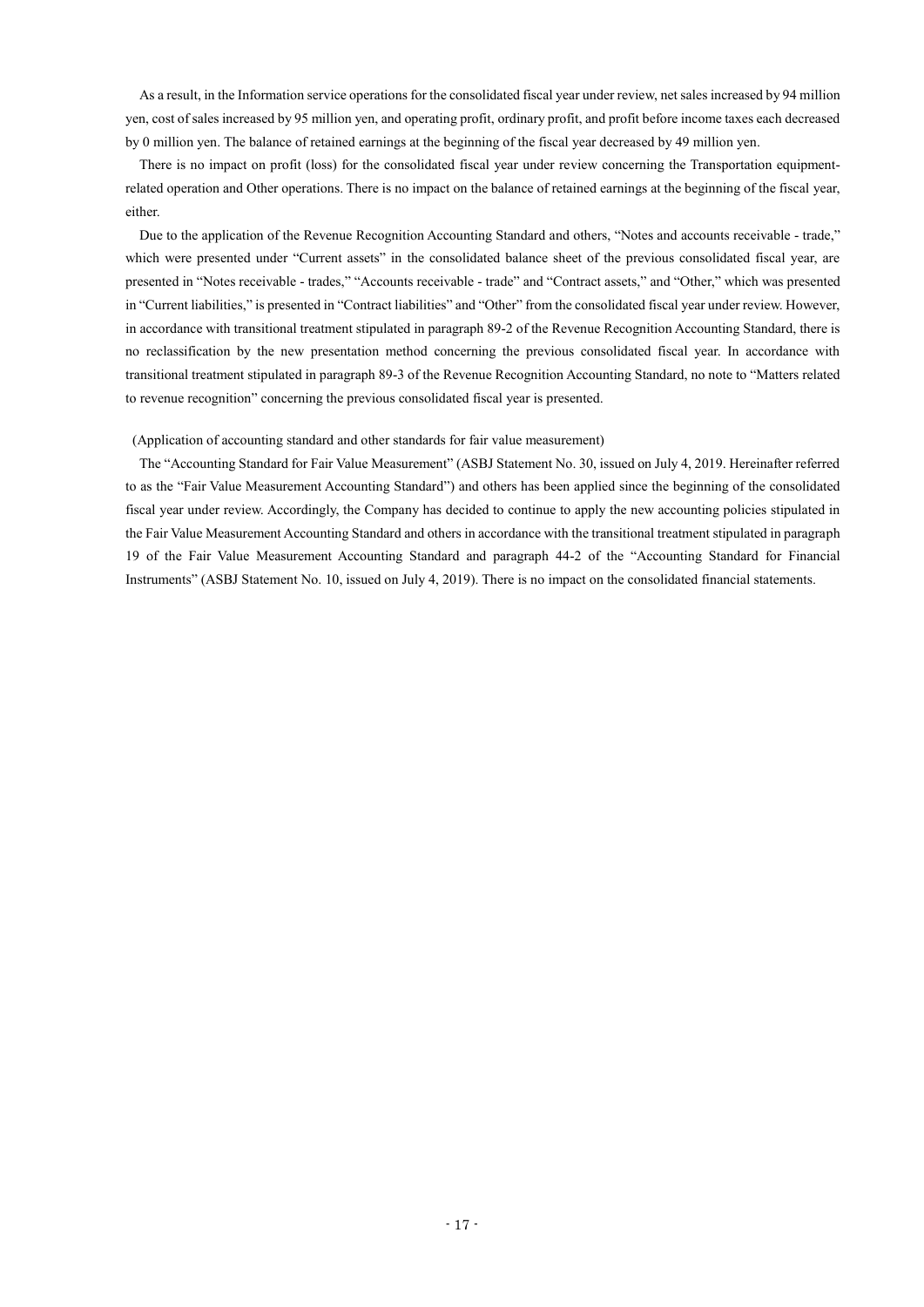### (Segment information)

### Segment information

1. Overview of reportable segments

The reportable segments of the Company are components of the Company for which separate financial information is available and which are subject to regular review by the Company's Board of Directors for making decisions on the allocation of management resources and assessing performance.

The Company sets three operations as reportable segments: the "Transportation equipment-related operations, the "Information service operations" and "Other operations."

Main finished goods and services of each segment

Transportation equipment-related operations: Wiper systems, starter motors, fan motors, power window motors, and transportation and warehousing

Information service operations: System integration service, IT system development, and software development Other operations: Development and sale of automotive parts and accessories, consignment business, money-lending, electrical works, and civil engineering and construction

2. Calculation method of net sales, profit or loss, assets, liabilities, and other items by reportable segment

Accounting treatment methods for reportable segments are almost identical to the explanation of "Significant accounting policies for preparing consolidated financial statements."

Profit in reportable segments is figures based on operating profit.

Inter-segment revenue and transfers are based on market prices.

3. Information on the amounts of net sales, profit or loss, assets, liabilities, and other items by reportable segment Previous consolidated fiscal year (from April 1, 2020 to March 31, 2021)  $(TU)$ : Millions of  $(TU)$ 

|                                                                    | (Unit: Millions of yen                                |                                      |                     |         |                          |                                                     |  |  |
|--------------------------------------------------------------------|-------------------------------------------------------|--------------------------------------|---------------------|---------|--------------------------|-----------------------------------------------------|--|--|
|                                                                    | Reportable segment                                    |                                      |                     |         |                          | Amount<br>reported on                               |  |  |
|                                                                    | Transportation<br>equipment-<br>related<br>operations | Information<br>service<br>operations | Other<br>operations | Total   | Adjustments<br>(Note 1)  | consolidated<br>financial<br>statements<br>(Note 2) |  |  |
| Net sales                                                          |                                                       |                                      |                     |         |                          |                                                     |  |  |
| Sales to outside customers                                         | 249,496                                               | 14,580                               | 5,125               | 269,202 |                          | 269,202                                             |  |  |
| Inter-segment sales or transfers                                   | 529                                                   | 2,060                                | 1,196               | 3,786   | (3,786)                  |                                                     |  |  |
| Total                                                              | 250,025                                               | 16,640                               | 6,322               | 272,988 | (3,786)                  | 269,202                                             |  |  |
| Segment profit                                                     | 6,815                                                 | 1,432                                | 290                 | 8,537   | 10                       | 8,548                                               |  |  |
| Segment assets                                                     | 326,769                                               | 16,714                               | 15,904              | 359,388 | (16,251)                 | 343,136                                             |  |  |
| Segment liabilities                                                | 260,698                                               | 7,137                                | 13,591              | 281,426 | (14,507)                 | 266,919                                             |  |  |
| Other items                                                        |                                                       |                                      |                     |         |                          |                                                     |  |  |
| Depreciation                                                       | 15,753                                                | 683                                  | 118                 | 16,555  | $\overline{\phantom{a}}$ | 16,555                                              |  |  |
| Investments<br>in<br>companies<br>accounted for by equity method   | 3,286                                                 |                                      |                     | 3,286   |                          | 3,286                                               |  |  |
| Increase in property, plant and<br>equipment and intangible assets | 7,313                                                 | 375                                  | 75                  | 7,764   | (7)                      | 7,757                                               |  |  |

(Note) 1. Adjustments are presented as follows.

(1) The (3,786) million yen adjustment in net sales is an amount in elimination of inter-segment transactions.

(2) The 10 million yen adjustment in segment profit is an amount in elimination of inter-segment transactions.

(3) The (16,251) million yen adjustment in segment assets is an amount in elimination of inter-segment receivables.

(4) The (14,507) million yen adjustment in segment liabilities is an amount in elimination of inter-segment payables.

(5) The (7) million yen adjustment in increases in property, plant and equipment and intangible assets is an amount in elimination of inter-segment transactions.

2. Segment profit is adjusted to be consistent with operating profit in the consolidated financial statements.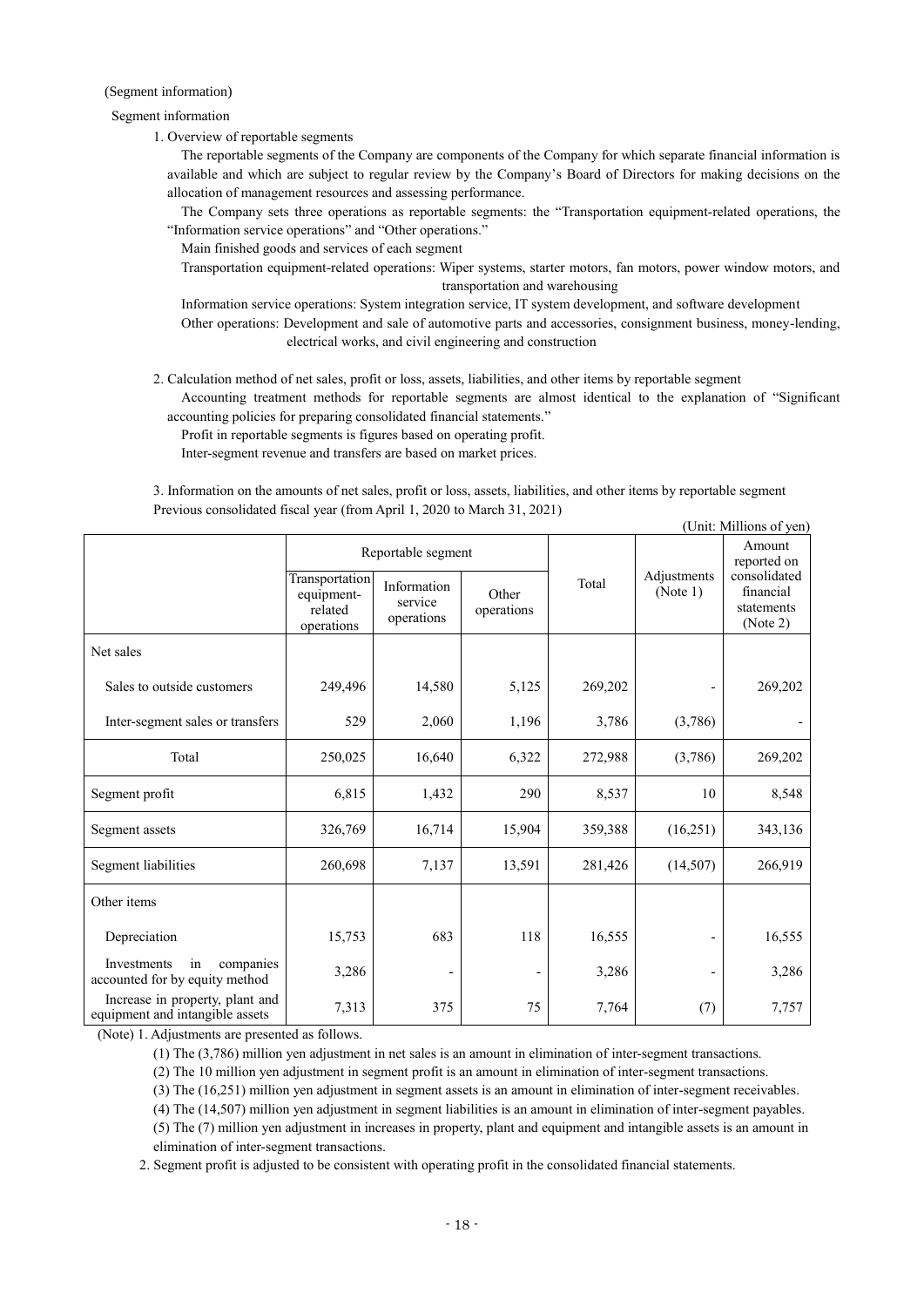Consolidated fiscal year under review (from April 1, 2021 to March 31, 2022)

|                                                                    |                                                       |                                      |                          |         |                         | (Unit: Millions of yen)                             |
|--------------------------------------------------------------------|-------------------------------------------------------|--------------------------------------|--------------------------|---------|-------------------------|-----------------------------------------------------|
|                                                                    |                                                       | Reportable segment                   |                          |         |                         | Amount<br>reported on                               |
|                                                                    | Transportation<br>equipment-<br>related<br>operations | Information<br>service<br>operations | Other<br>operations      | Total   | Adjustments<br>(Note 1) | consolidated<br>financial<br>statements<br>(Note 2) |
| Net sales                                                          |                                                       |                                      |                          |         |                         |                                                     |
| Sales to outside customers                                         | 267,411                                               | 13,453                               | 5,616                    | 286,482 |                         | 286,482                                             |
| Inter-segment sales or transfers                                   | 766                                                   | 2,047                                | 1,061                    | 3,874   | (3,874)                 |                                                     |
| Total                                                              | 268,177                                               | 15,501                               | 6,678                    | 290,357 | (3,874)                 | 286,482                                             |
| Segment profit                                                     | 5,405                                                 | 1,426                                | 346                      | 7,179   | 8                       | 7,187                                               |
| Segment assets                                                     | 326,626                                               | 16,523                               | 15,171                   | 358,321 | (15,570)                | 342,750                                             |
| Segment liabilities                                                | 249,385                                               | 6,260                                | 12,731                   | 268,378 | (13,829)                | 254,549                                             |
| Other items                                                        |                                                       |                                      |                          |         |                         |                                                     |
| Depreciation                                                       | 15,705                                                | 665                                  | 120                      | 16,491  |                         | 16,491                                              |
| Investments<br>in<br>companies<br>accounted for by equity method   | 3,054                                                 |                                      | $\overline{\phantom{a}}$ | 3,054   |                         | 3,054                                               |
| Increase in property, plant and<br>equipment and intangible assets | 10,148                                                | 1,415                                | 49                       | 11,613  | (2)                     | 11,610                                              |

(Note) 1. Adjustments are presented as follows.

(1) The (3,874) million yen adjustment in net sales is an amount in elimination of inter-segment transactions.

(2) The 8 million yen adjustment in segment profit is an amount in elimination of inter-segment transactions.

(3) The (15,570) million yen adjustment in segment assets is an amount in elimination of inter-segment receivables.

(4) The (13,829) million yen adjustment in segment liabilities is an amount in elimination of inter-segment payables.

(5) The (2) million yen adjustment in increases in property, plant and equipment and intangible assets is an amount in elimination of inter-segment transactions.

2. Segment profit is adjusted to be consistent with operating profit in the consolidated financial statements.

(Matters related to revenue recognition)

Information on disaggregation of revenue from contracts with customers

Consolidated fiscal year under review (from April 1, 2021 to March 31, 2022)

|                                                   |                                                   |                                   |                              | (Unit: Millions of yen) |
|---------------------------------------------------|---------------------------------------------------|-----------------------------------|------------------------------|-------------------------|
|                                                   | Reportable segment                                |                                   |                              |                         |
|                                                   | Transportation<br>equipment-related<br>operations | Information service<br>operations | Other operations             | Total                   |
| Japan                                             | 75,959                                            | 13,453                            | 5,616                        | 95,030                  |
| The Americas                                      | 59,398                                            |                                   | -                            | 59,398                  |
| Europe                                            | 19,166                                            |                                   | -                            | 19,166                  |
| Asia                                              | 50,601                                            |                                   | $\qquad \qquad \blacksquare$ | 50,601                  |
| China                                             | 62,286                                            |                                   | -                            | 62,286                  |
| from<br>with<br>Revenue<br>contracts<br>customers | 267,411                                           | 13,453                            | 5,616                        | 286,482                 |
| Other revenue                                     |                                                   |                                   |                              |                         |
| Sales to outside customers                        | 267,411                                           | 13,453                            | 5,616                        | 286,482                 |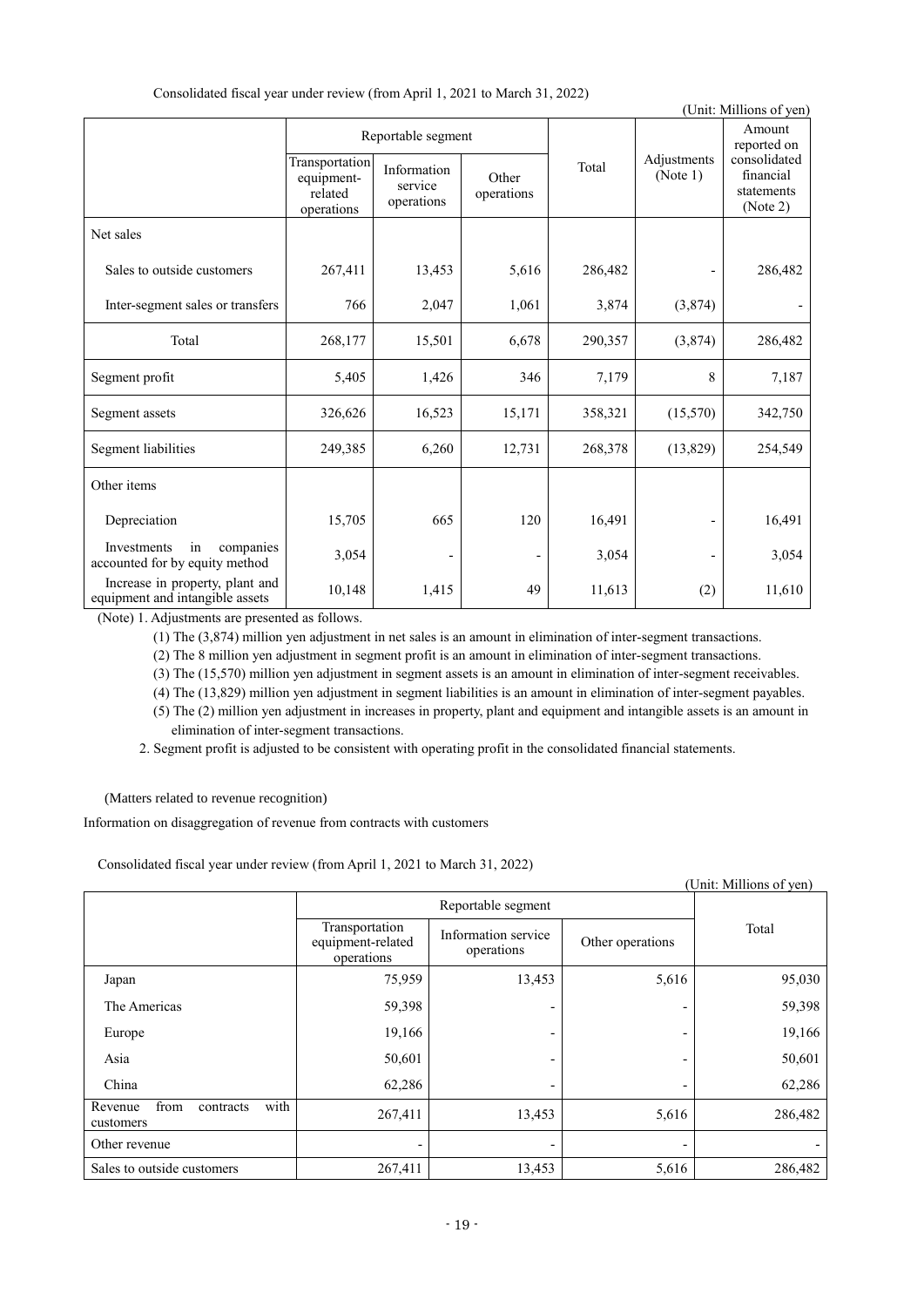| (Per share information)                                                                                |                                                                                   |                                                                                       |  |  |  |
|--------------------------------------------------------------------------------------------------------|-----------------------------------------------------------------------------------|---------------------------------------------------------------------------------------|--|--|--|
| Item                                                                                                   | Previous consolidated fiscal<br>year<br>(From April 1, 2020 to March<br>31, 2021) | Consolidated fiscal year under<br>review<br>(From April 1, 2021 to March<br>31, 2022) |  |  |  |
| Net assets per share (yen)                                                                             | 847.31                                                                            | 1,052.91                                                                              |  |  |  |
| Basic earnings per share (yen)                                                                         | 16.36                                                                             | 1.87                                                                                  |  |  |  |
| Diluted earnings per share (yen)                                                                       | 14.30                                                                             | 1.46                                                                                  |  |  |  |
| (Note) Basic earnings per share and diluted earnings per share were calculated on the following basis. |                                                                                   |                                                                                       |  |  |  |
|                                                                                                        | Previous consolidated fiscal                                                      | Consolidated fiscal year under                                                        |  |  |  |
| Item                                                                                                   | year<br>(From April 1, 2020 to March<br>31, 2021)                                 | review<br>(From April 1, 2021 to March<br>31, 2022)                                   |  |  |  |
| Basic earnings per share                                                                               |                                                                                   |                                                                                       |  |  |  |
| Profit attributable to owners of parent (millions of yen)                                              | 732                                                                               | 83                                                                                    |  |  |  |
| Amount that does not belong to shareholders of common stocks<br>(millions of yen)                      |                                                                                   |                                                                                       |  |  |  |
| (Of which, preferred dividends (millions of yen))                                                      | $\left( \cdot \right)$                                                            | $\left( -\right)$                                                                     |  |  |  |
| Profit attributable to owners of parent related to common stocks<br>(millions of yen)                  | 732                                                                               | 83                                                                                    |  |  |  |
| Average number of common stocks during the period (thousands<br>of shares)                             | 44,756                                                                            | 44,756                                                                                |  |  |  |
| Diluted earnings per share                                                                             |                                                                                   |                                                                                       |  |  |  |
| Adjustments in profit attributable to owners of parent (millions of<br>yen)                            |                                                                                   |                                                                                       |  |  |  |
| (Of which, preferred dividends (millions of yen))                                                      | $\left( \cdot \right)$                                                            | $\left( \cdot \right)$                                                                |  |  |  |
| Number of increased common stocks (thousands of shares)                                                | 6,422                                                                             | 12,810                                                                                |  |  |  |
| (Of which, class stocks (thousands of shares))                                                         | (6,422)                                                                           | (12, 810)                                                                             |  |  |  |

(Note) Since dividends were paid out from capital surplus to preferential shareholders for the previous consolidated fiscal year and the consolidated fiscal year under review, the amount that is not attributable to shareholders of common stocks is not deducted in the calculation.